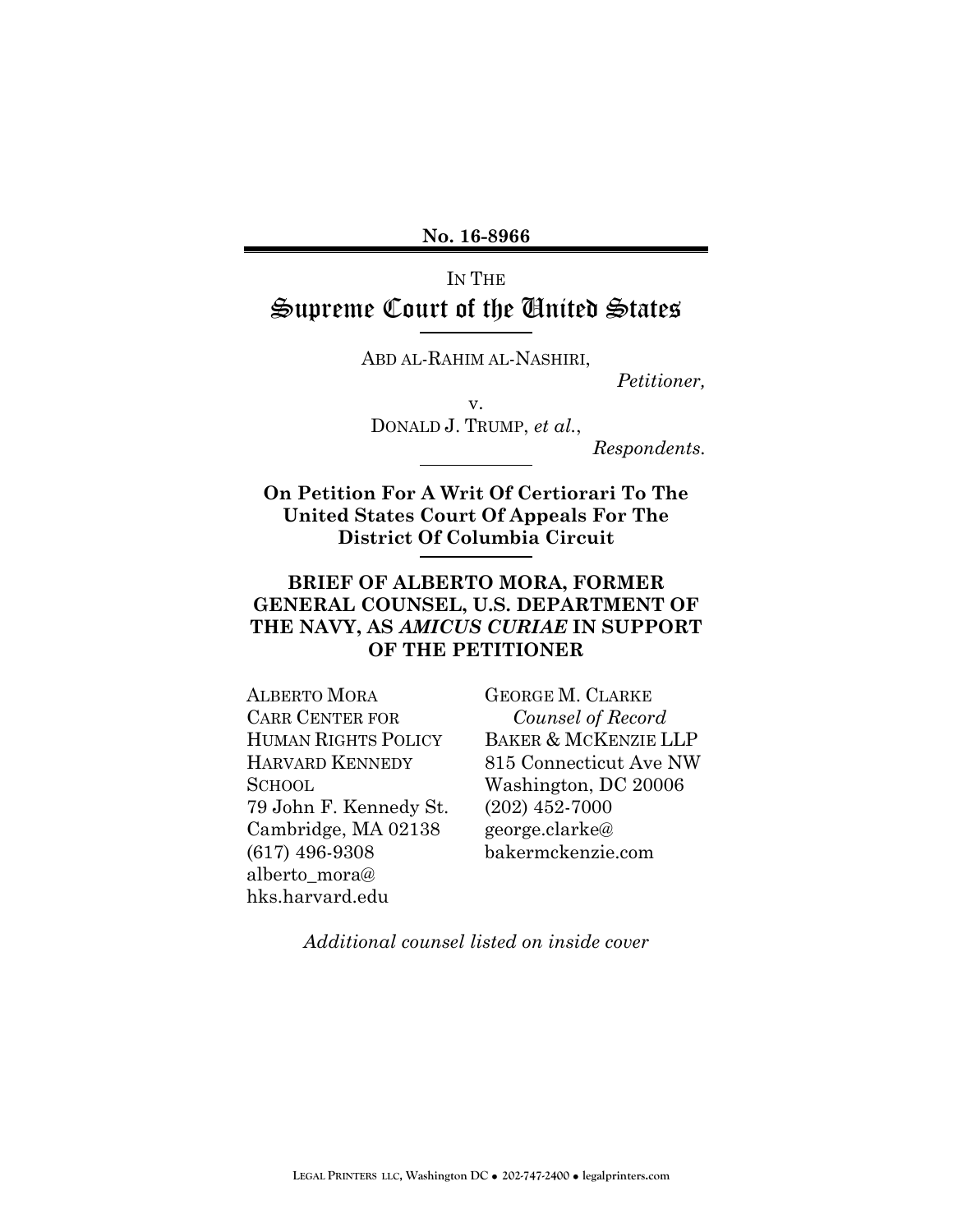BAHER AZMY CENTER FOR CONSTITUTIONAL RIGHTS 666 Broadway, 7th Floor New York, NY 10012 (212) 614-6427

*Counsel for Amicus Curiae*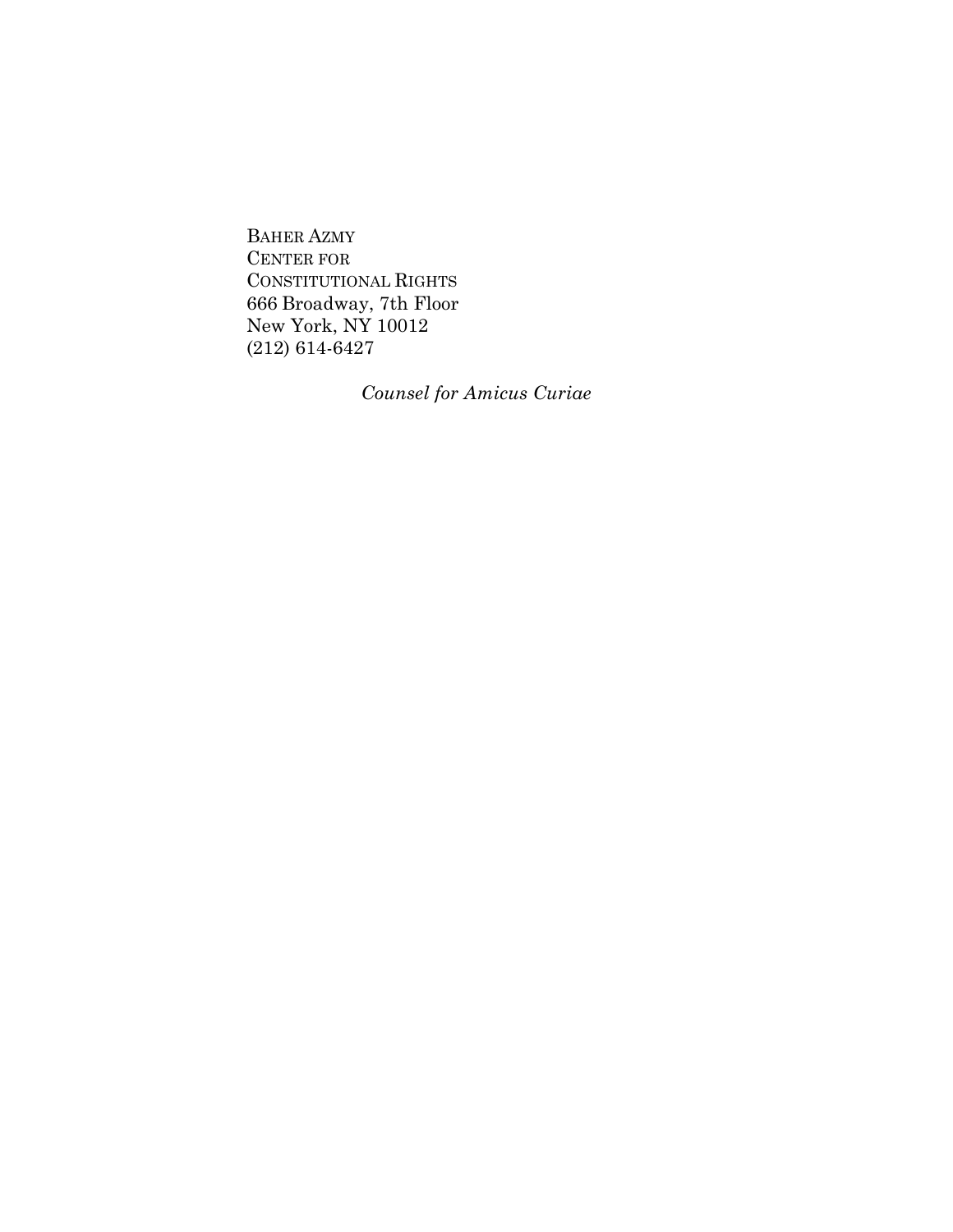#### **TABLE OF CONTENTS**

**Page** 

| I. | <b>SHOULD</b> | EQUITY REBELS AGAINST<br>THE<br>NOTION THAT A VICTIM<br>ОF<br>EXECUTIVE BRANCH<br><b>TORTURE</b><br>BE<br>TRIED<br>BY -<br>AN<br>INSTRUMENTALITY OF THE                                         |
|----|---------------|-------------------------------------------------------------------------------------------------------------------------------------------------------------------------------------------------|
|    | A.            | The Abhorrent And Flagrant<br>Violations Of Human Dignity<br>Suffered by Al-Nashiri Compel                                                                                                      |
|    | <b>B.</b>     | The Lower Courts Failed to<br>Accord The Required Equitable<br>Weight to Al-Nashiri's Torture<br>And To The Unnecessary Judicial<br>Ordeal That The Military<br>Commission Process Represents10 |
|    | C.            | Granting Equitable Deference To<br>The Executive Is Unwarranted<br>Given the Executive's Conduct in<br>Torturing Al-Nashiri  14                                                                 |
|    | D.            | Deference To National Security<br>Interests Counsels In Favor Of                                                                                                                                |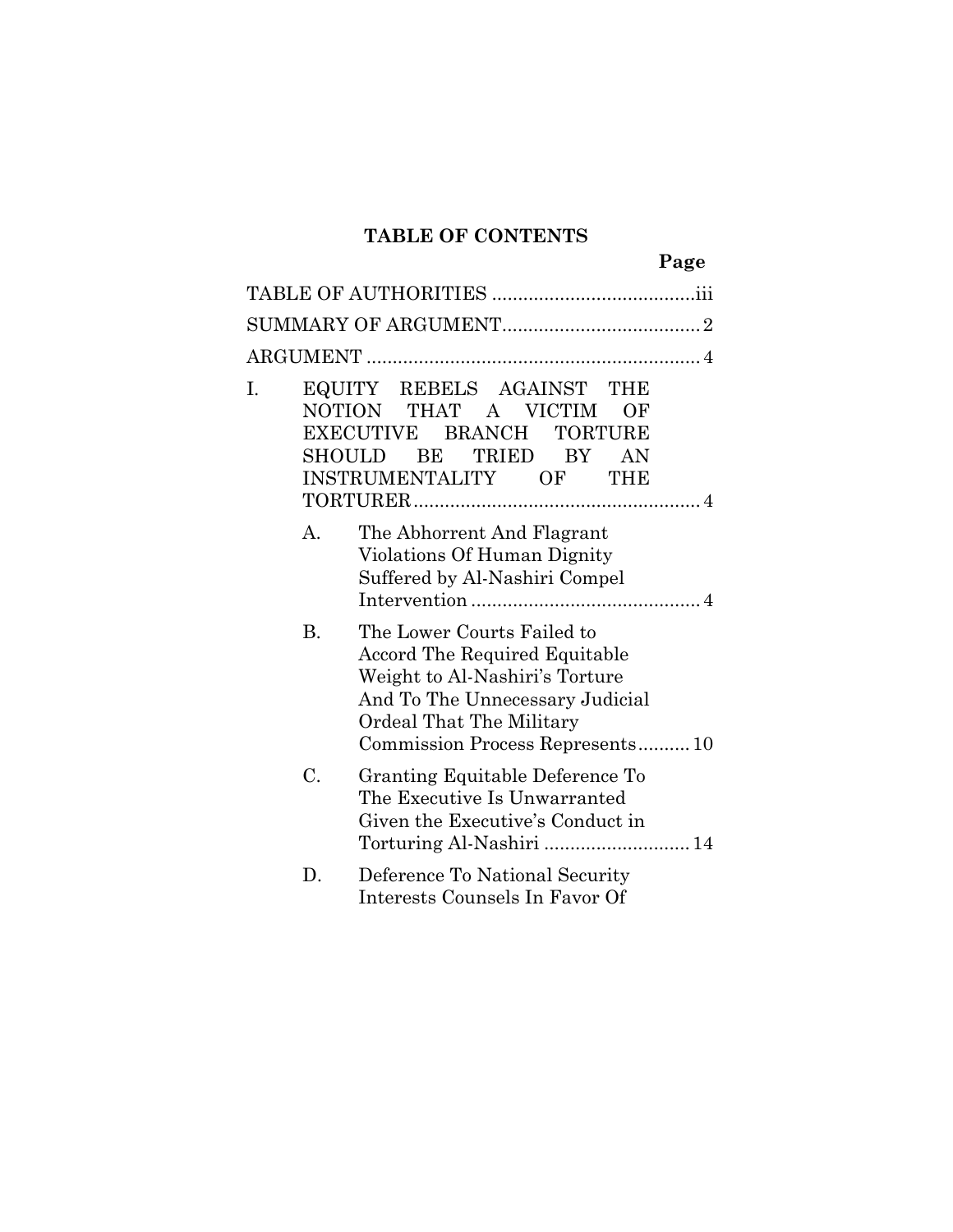|              |                             |  | Intervention Rather Than |  |  |
|--------------|-----------------------------|--|--------------------------|--|--|
| $\mathbf{H}$ | THE CLEAR AND PRESENT       |  |                          |  |  |
|              | DANGER OF THE RETURN TO     |  |                          |  |  |
|              | TORTURE BY THE EXECUTIVE    |  |                          |  |  |
|              | BRANCH COMPELS TIMELY COURT |  |                          |  |  |
|              |                             |  |                          |  |  |
|              |                             |  |                          |  |  |

ii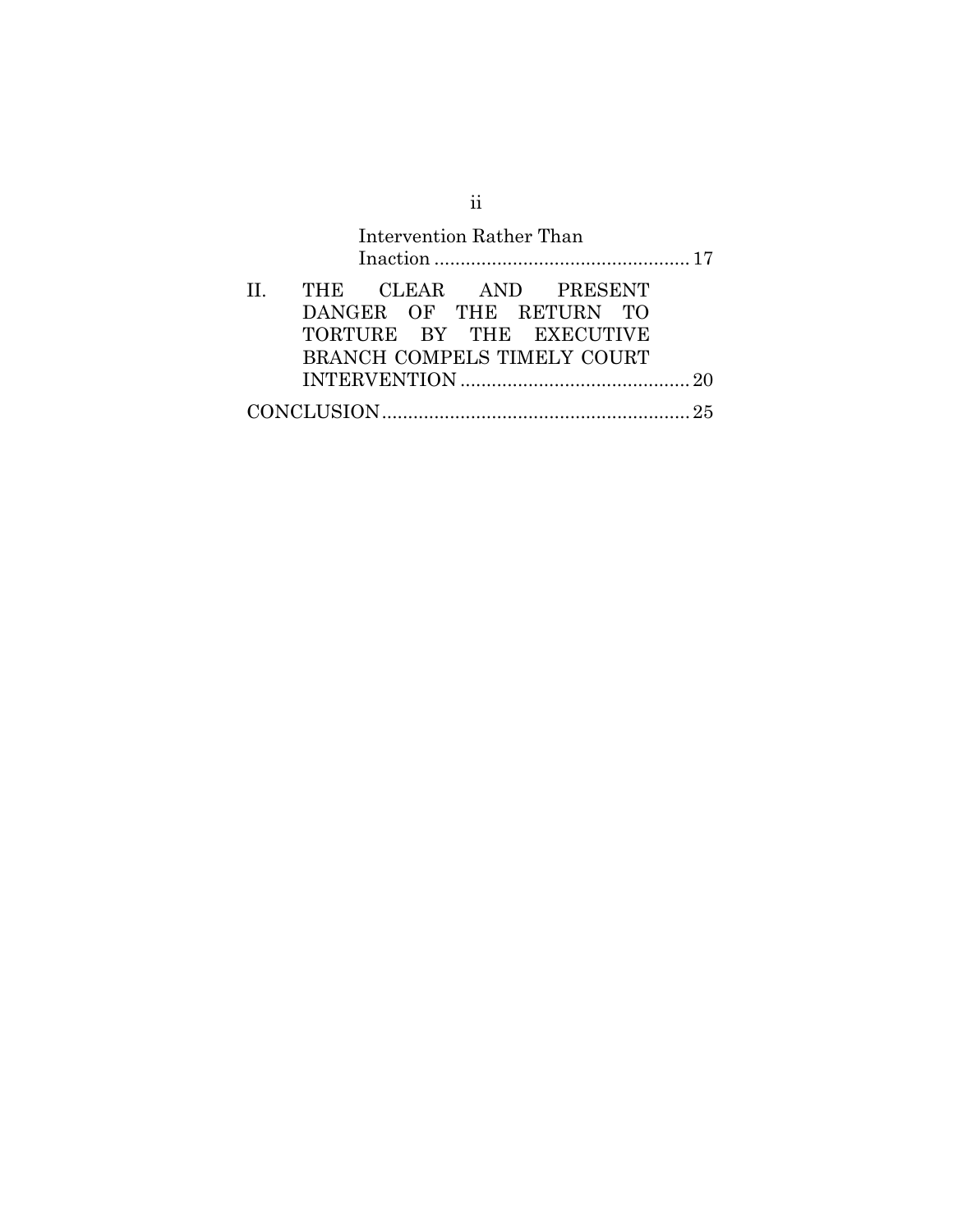#### **TABLE OF AUTHORITIES**

# **Page(s)**

# **CASES**

| Al-Nashiri v. Poland,<br>App. No. 28761/11 (Eur. Ct. H.R. Feb. 16,                |
|-----------------------------------------------------------------------------------|
| Al Shimari v. CACI Premier Tech., Inc.,<br>657 F. Supp. 2d 700 (E.D. Va. 2009) 24 |
| Boumediene v. Bush,                                                               |
| Bourke v. Hawk-Sawyer,                                                            |
| Braden v. $30th$ Jud. Cir. Ct. of Ky.,                                            |
| Brecht v. Abrahamson,                                                             |
| Brown v. Allen,                                                                   |
| Brown v. Plata,                                                                   |
| Brownwell v. Tom We Shung,                                                        |
| Carafas v. LaVallee,                                                              |

iii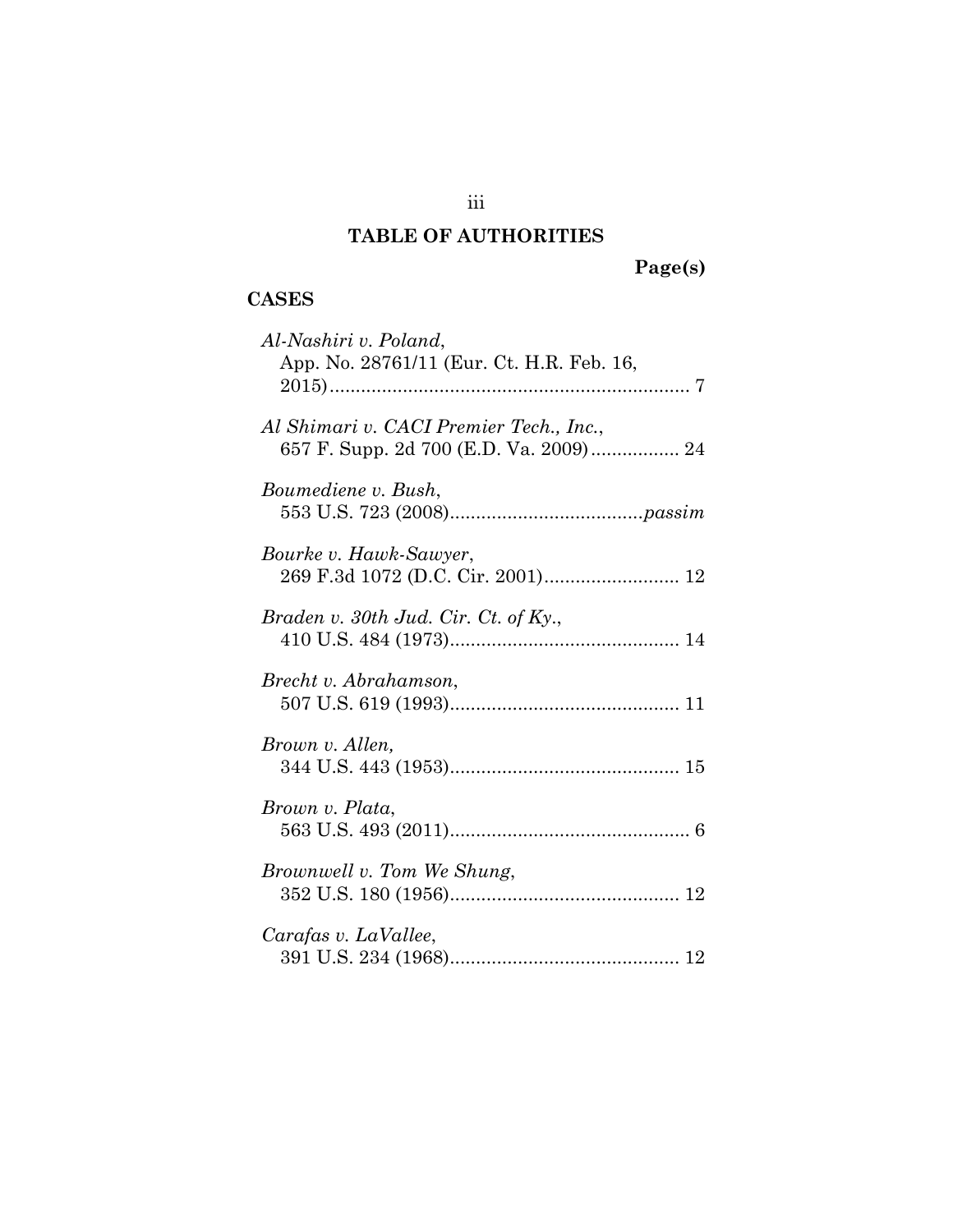iv

| Chatman-Bey v. Thornburgh, |
|----------------------------|
| Estelle v. Gamble,         |
| Fay v. Noia,               |
| Filartiga v. Pena-Irala,   |
| Frank v. Mangum,           |
| Furman v. Georgia,         |
| Gregg v. Georgia,          |
| Harris v. Nelson,          |
| Holland v. Florida,        |
| In re Al-Nashiri,          |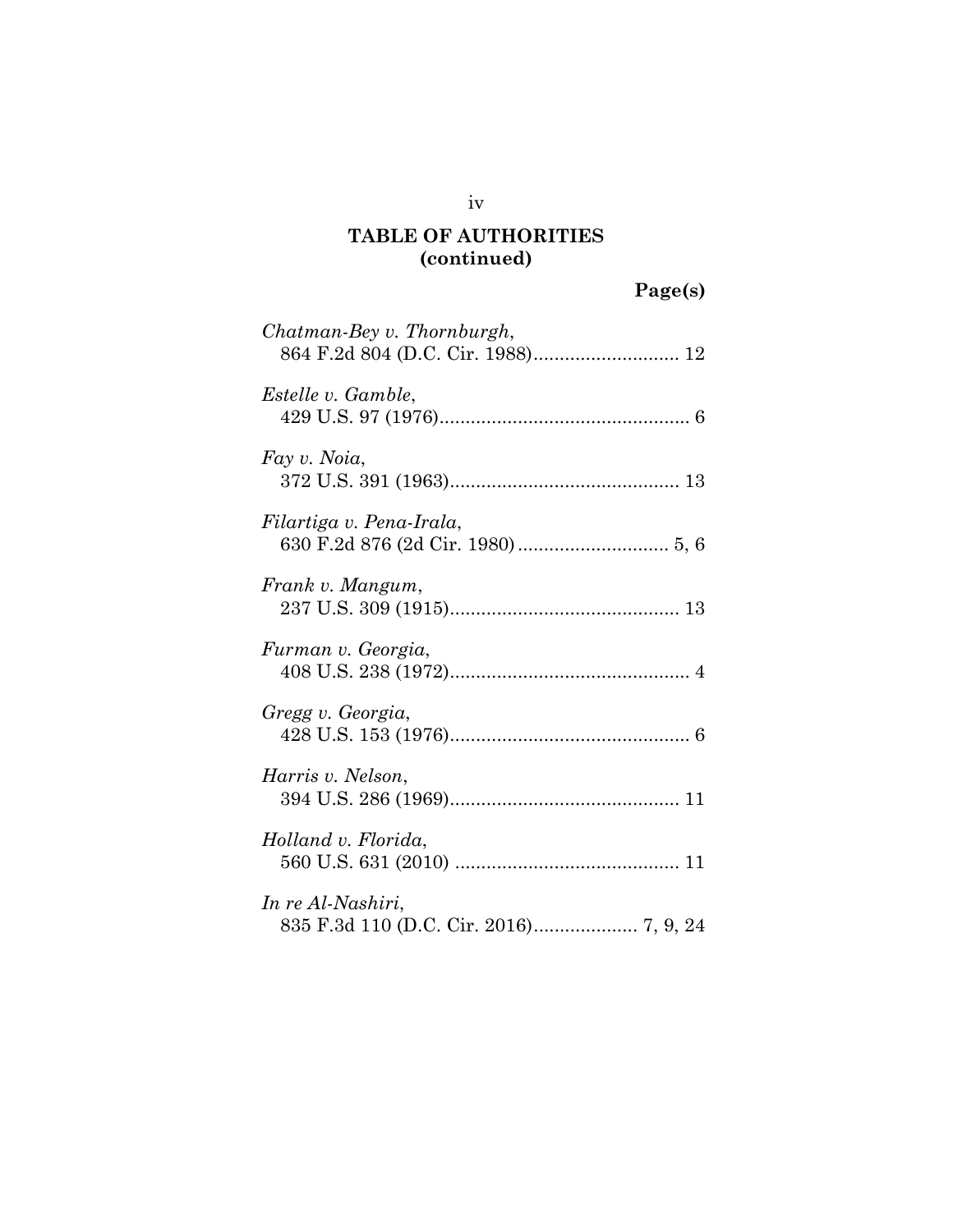|  | aget | s |  |
|--|------|---|--|
|  |      |   |  |
|  |      |   |  |

| INS v. St. Cyr,                                            |
|------------------------------------------------------------|
| Jones v. Cunningham,                                       |
| Kiobel v. Royal Dutch Petro. Co.,                          |
| Kugler v. Helfant,                                         |
| McClesky v. Zant,                                          |
| Preiser v. Rodriguez,                                      |
| Ruby v. United States,<br>341 F.2d 585 (9th Cir. 1965)  15 |
| Sanders v. United States,                                  |
| Schlup v. Delo,                                            |
| Shaughnessy v. United States ex rel. Mezei,                |

v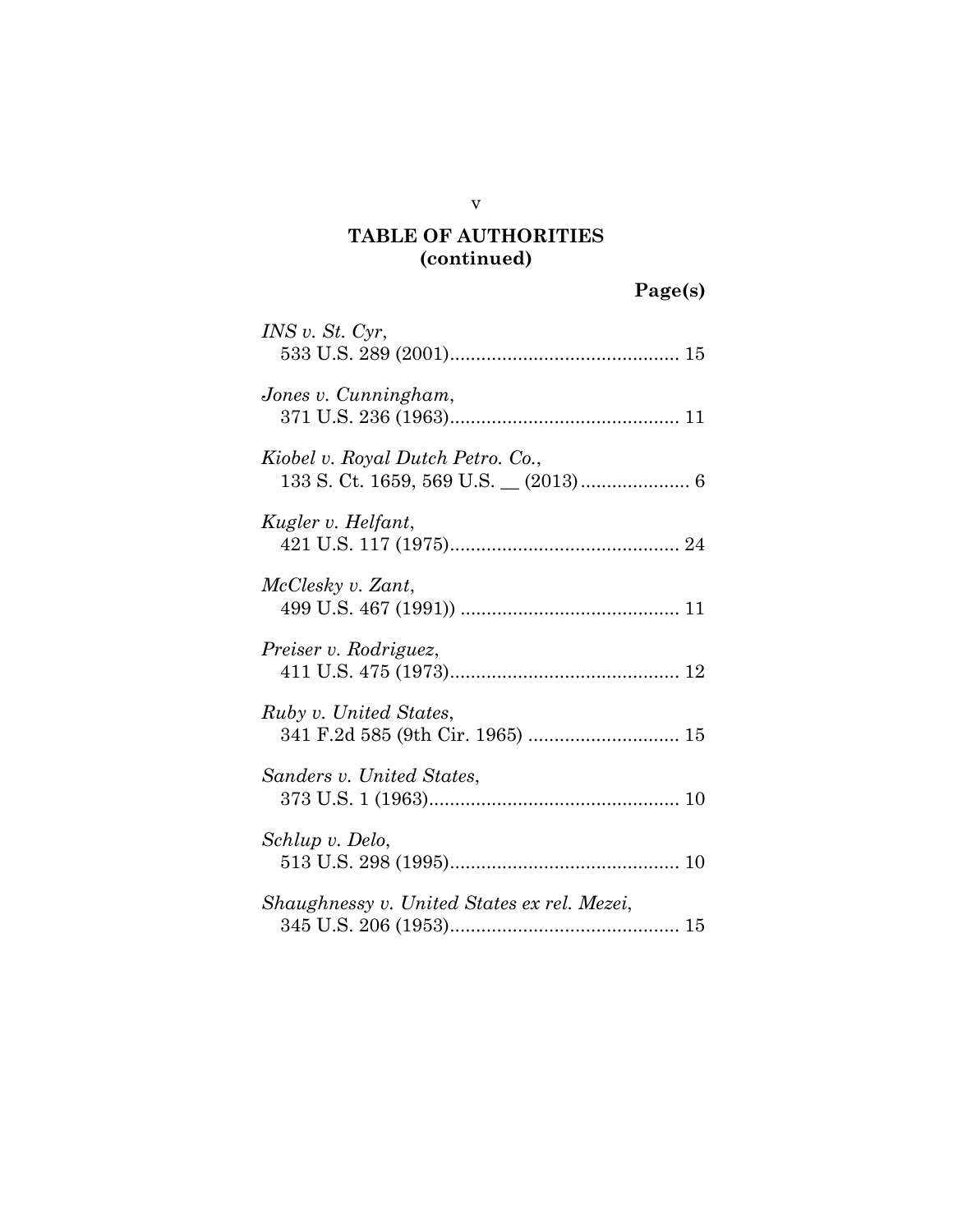| Sosa v. Alvarez-Machain,                         |
|--------------------------------------------------|
| Van Buskirk v. Wilkinson,                        |
| Weems v. United States.                          |
| Wilkerson v. Utah,                               |
| Yong v. INS,<br>208 F.3d 1116 (9th Cir. 2000) 15 |
| Younger v. Harris,                               |
| <b>CONSTITUTIONAL PROVISIONS</b>                 |

#### **STATUTES**

|--|--|--|--|--|

vi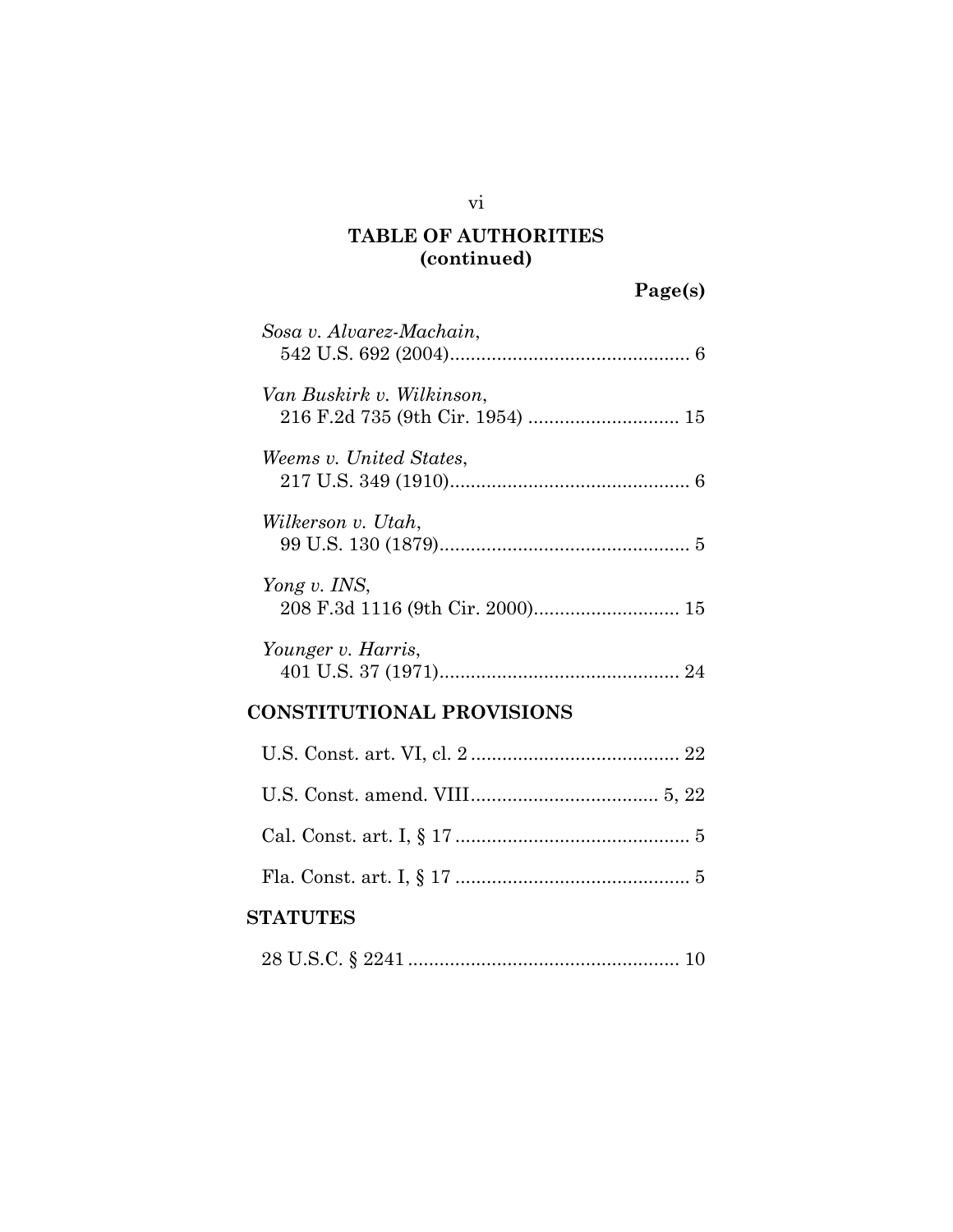#### vii

#### **TABLE OF AUTHORITIES (continued)**

# **Page(s)**

#### **OTHER AUTHORITIES**

| Arlette Saenz, <i>President Trump tells ABC</i><br>News' David Muir he 'absolutely' thinks |  |
|--------------------------------------------------------------------------------------------|--|
| <i>waterboarding works, ABC News (Jan. 25,</i>                                             |  |
|                                                                                            |  |
| Army Regulation 600-20, <i>Personnel</i> –                                                 |  |
| General: Army Command Policy (Nov.                                                         |  |
|                                                                                            |  |
| Ben Jacobs, <i>Donald Trump renews support</i>                                             |  |
| for waterboarding at Ohio rally: T like it a                                               |  |
| <i>lot'</i> , Guardian Newspaper (Jun. 28, 2016) 21                                        |  |
| Carol Rosenberg, 'Sodomized' Guantánamo                                                    |  |
| <i>captive to undergo rectal surgery</i> , Miami                                           |  |
|                                                                                            |  |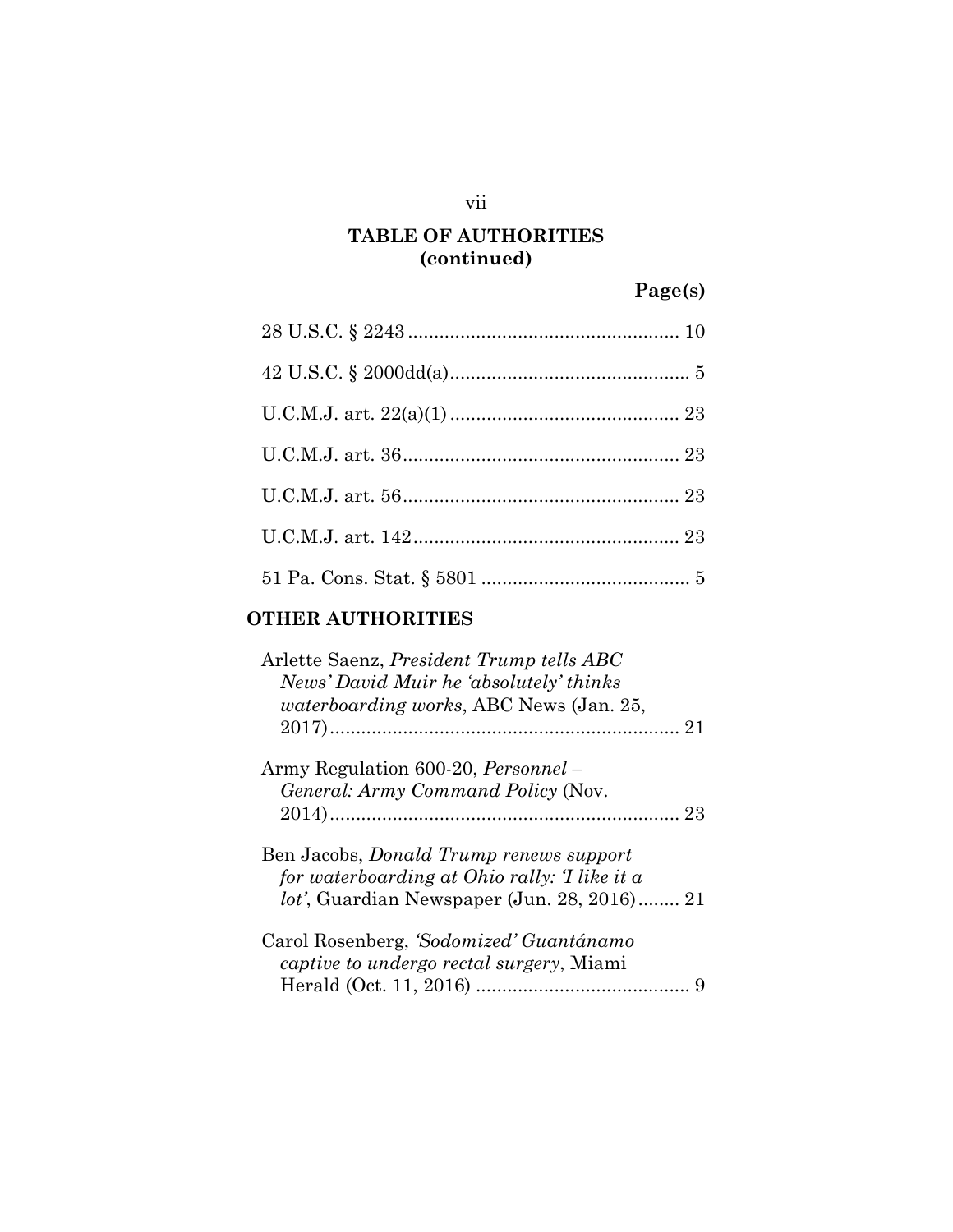# viii

# **TABLE OF AUTHORITIES (continued)**

# **Page(s)**

| Charlie Savage, Trump Poised to Lift Ban on<br>C.I.A. 'Black Site' Prisons, N.Y. Times                                                                                                                                                                |
|-------------------------------------------------------------------------------------------------------------------------------------------------------------------------------------------------------------------------------------------------------|
| David Rohde, Anthropologists help U.S.<br>Army in Afghanistan and Iraq, N.Y. Times                                                                                                                                                                    |
| David Rohde, <i>Exclusive: Detainee Alleges</i><br>CIA Sexual Abuse, Torture Beyond Senate                                                                                                                                                            |
| Declan Walsh, <i>WikiLeaks cables: Saudi</i><br>Arabia wants military rule in Pakistan,<br>Guardian Newspaper, (Dec. 1, 2010,                                                                                                                         |
| Douglas A. Johnson, Alberto Mora, &<br>Averell Schmidt, Harvard Kennedy<br>School, Carr Center for Human Rights<br>Policy, The Strategic Costs of Torture: How<br>"Enhanced Interrogation" Hurt America,<br>Foreign Affairs (Sept./Oct. 2016)  18, 19 |
| European Convention for the Protection of<br>Human Rights and Fundamental<br>Freedoms, European Treaty Series No. 5                                                                                                                                   |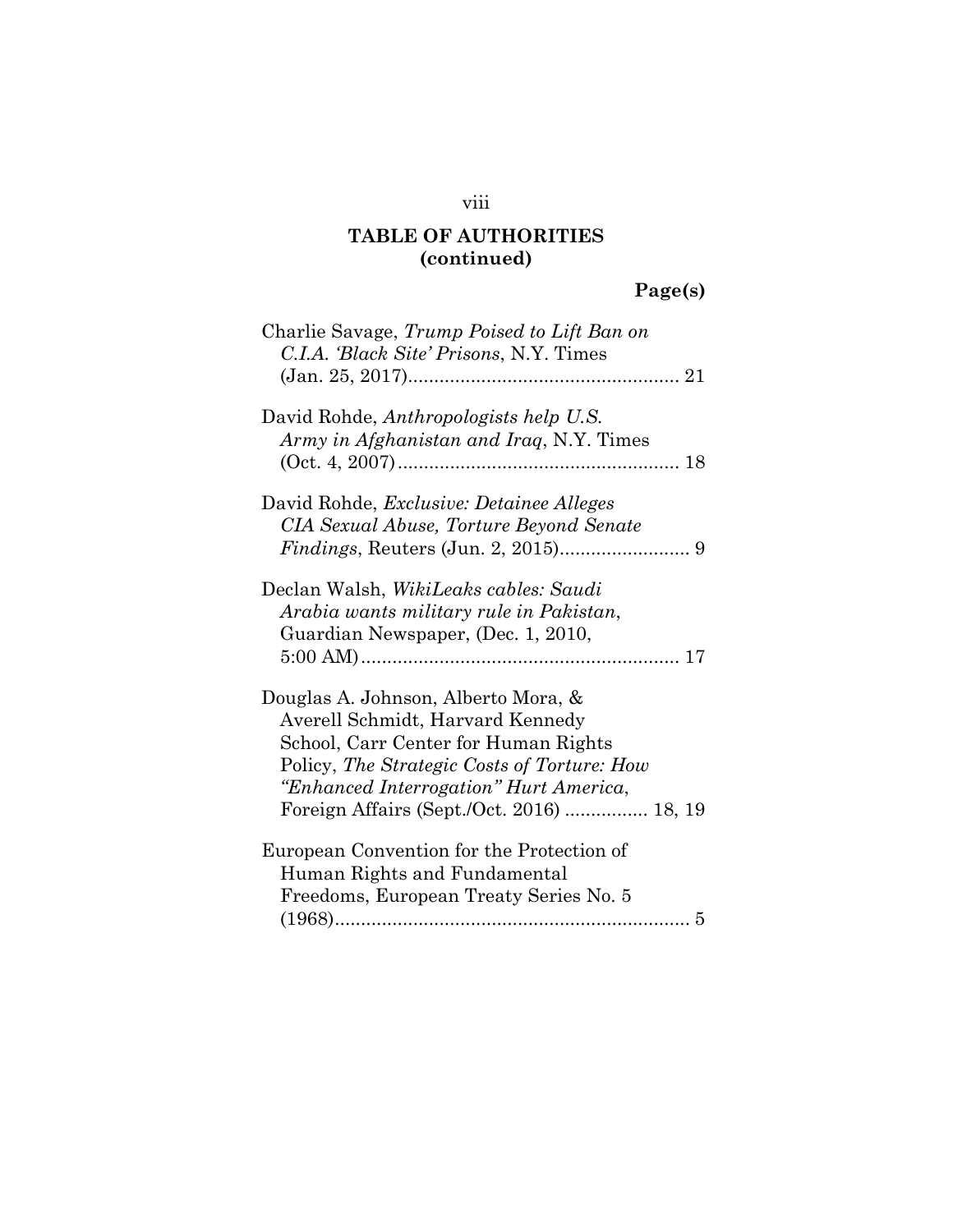# **Page(s)**

| Geneva Convention Relative to the<br>Protection of Civilian Persons in Time of           |
|------------------------------------------------------------------------------------------|
| Geneva Convention Relative to the<br>Treatment of Prisoners of War, Aug. 12,             |
| International Covenant of Civil and Political                                            |
| <i>Iraq Prison Abuse Scandal Fast Facts, CNN (Apr.</i>                                   |
| Jeremy Waldron, Torture and Positive Law:<br>Jurisprudence for the White House, 105      |
| Manual for Courts-Martial, United States                                                 |
| Manual for Military Commissions, United                                                  |
| Oliver Holmes, CIA deputy director linked to<br>torture at Thailand black site, Guardian |

ix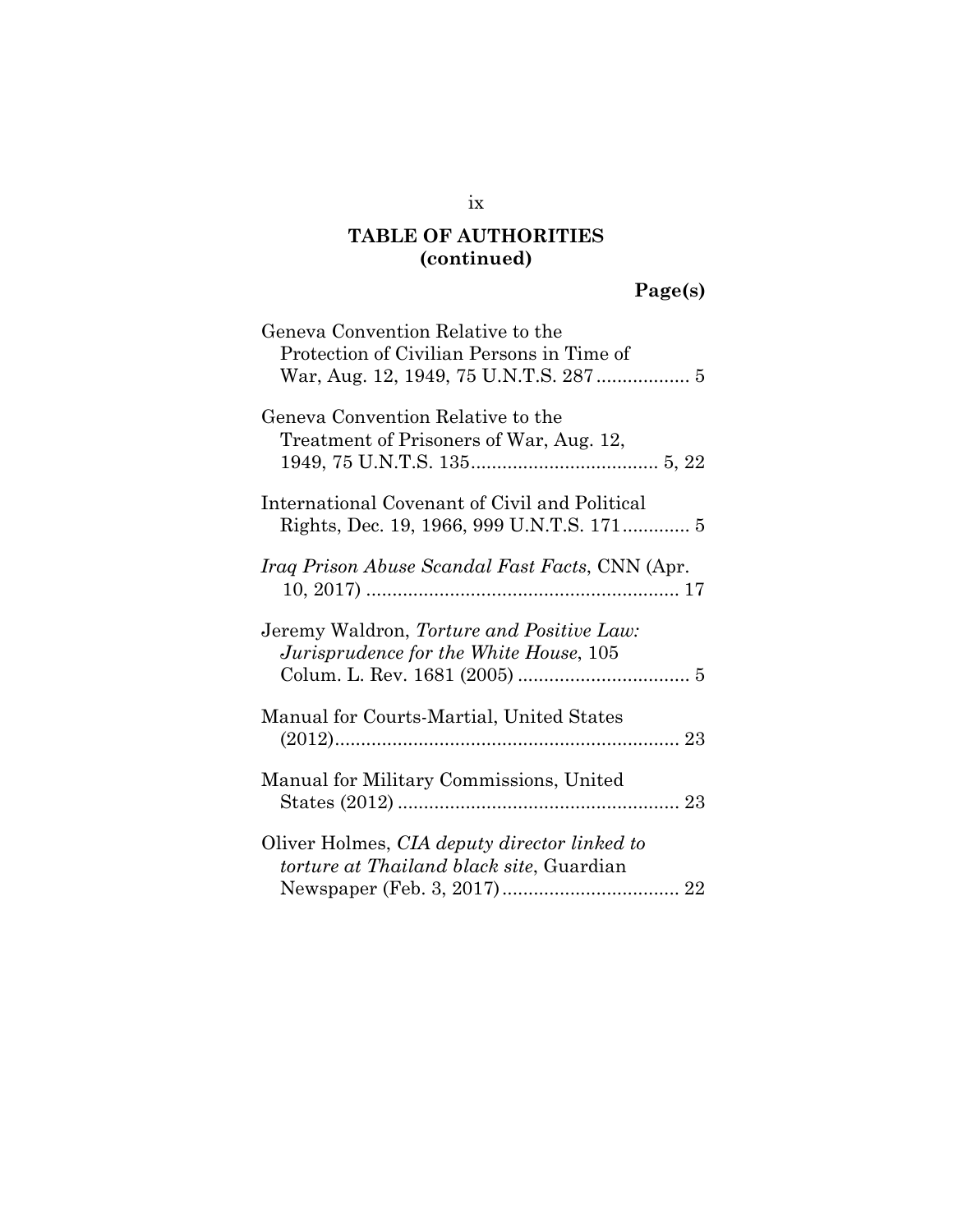**Page(s)**

| Patrick Healy & Jonathan Martin, In<br>Republican Debate, Rivals Jab at Marco<br><i>Rubio to Try to Slow His Rise, N.Y. Times</i>                                            |
|------------------------------------------------------------------------------------------------------------------------------------------------------------------------------|
|                                                                                                                                                                              |
| PAUL D. HALLIDAY, HABEAS CORPUS: FROM<br>ENGLAND TO EMPIRE (2010)  11, 12                                                                                                    |
| S. Rpt. No. 113-288, S. Sel. Comm. on<br>Intelligence, Committee Study of the<br>Central Intelligence Agency's Detention<br>and Interrogation Program (Dec. 9, 2014). passim |
| Tribune News Services, Trump's GOP rivals<br>attack his 'flexibility' on torture,<br><i>immigration</i> , Chi. Tribune (Mar. 4, 2016) 20, 21                                 |
| United Nations Convention Against Torture<br>and Other Cruel, Inhuman or Degrading<br>Treatment or Punishment, Dec. 10, 1984,                                                |
| White House, Office of the Press Secretary,<br>Presidential Memorandum Plan to Defeat<br><i>the Islamic State of Iraq and Syria</i> (Jan.                                    |

x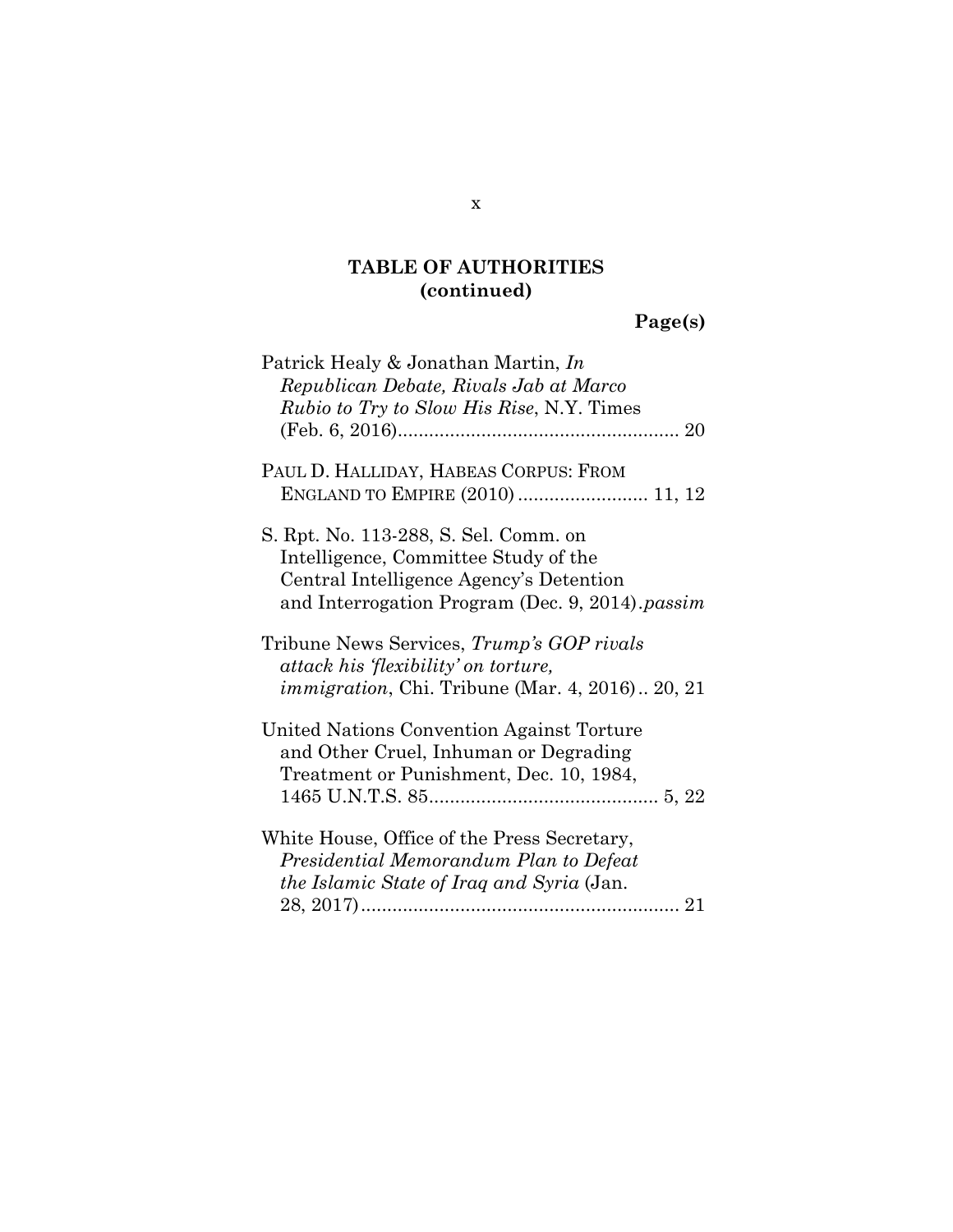#### **INTEREST OF** *AMICUS CURIAE***<sup>1</sup>**

 Alberto Mora is a Senior Fellow with the Carr Center for Human Rights Policy at the Harvard Kennedy School in Cambridge, Massachusetts. He served as General Counsel of the Department of the Navy from 2001 to 2006. Mr. Mora's experiences formerly as a State Department Foreign Service Officer and currently as a Senior Fellow at Harvard's Carr Center for Human Rights Policy, where he is teaching and conducting research on the public policy consequences of the use of torture as a weapon of war, make him particularly qualified to aid the Court in its consideration of the interplay of human rights, law, foreign policy, and national security strategy. Mr. Mora is co-author of the essay, *The Strategic Costs of Torture: How "Enhanced Interrogation" Hurt America*, which appeared in the September/October 2016 issue of Foreign Affairs.

 With his background and his eye-witness view of executive misconduct vis-à-vis the Bush administration's torture program, Mr. Mora

<sup>1</sup> Pursuant to this Court's Rule 37.2(a), counsel of record for both parties received timely notice of *amicus curiae's* intent to file this brief; letters of consent from both parties to the filing of this brief have been submitted to the Clerk. Pursuant to this Court's Rule 37.6, *amicus* states that this brief was not authored in whole or in part by counsel for any party, and that no person or entity other than *amicus*, its members, or its counsel made a monetary contribution intended to fund the preparation or submission of this brief.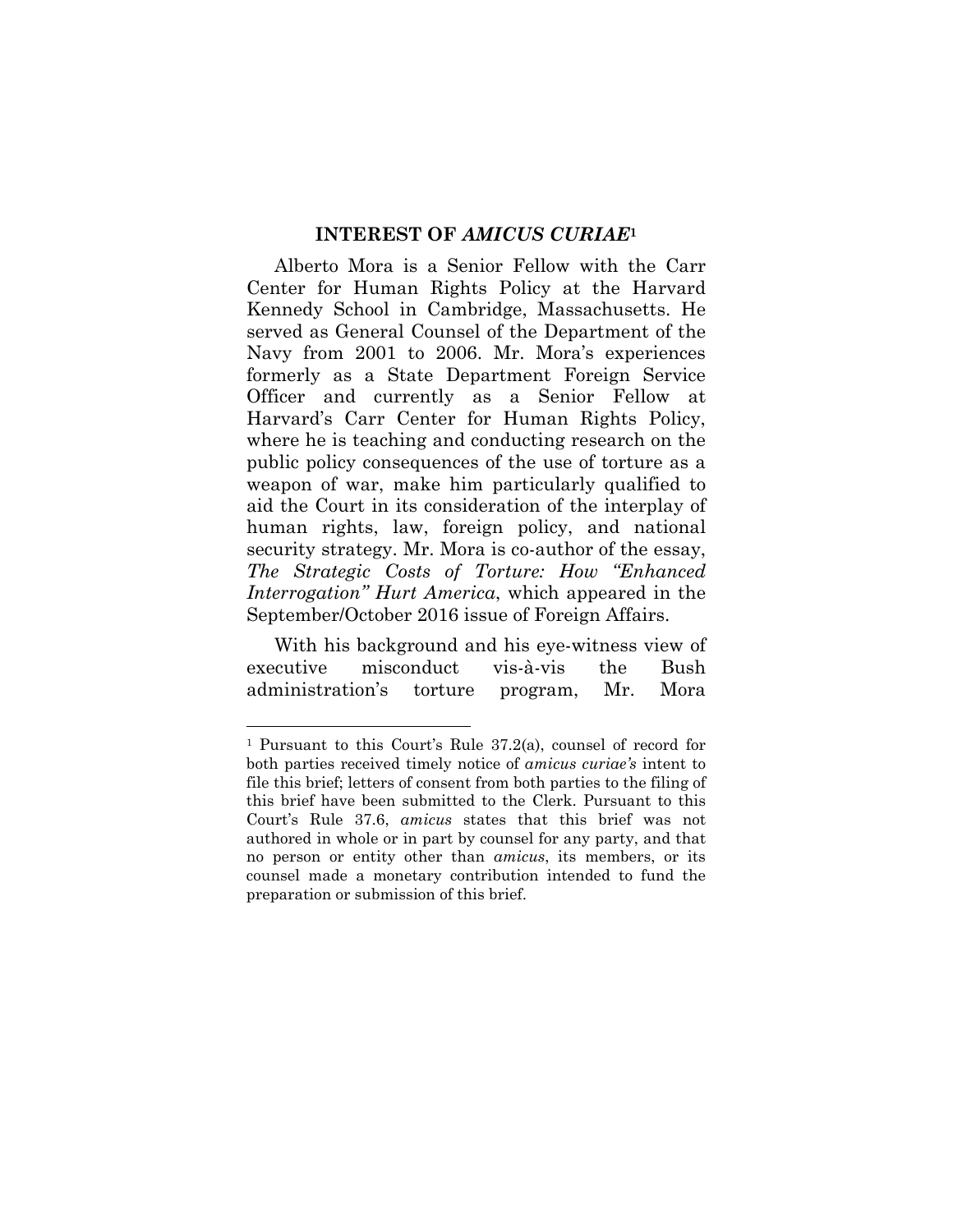possesses a unique perspective on the application of law to military affairs and national security strategy in the post-September 11, 2001 era. He is also representative of many current and former senior civilian political appointees and military officials who believe that protecting human dignity by respecting the right to be free from cruelty, even in wartime, is legally required and a critical national security objective. His principled opposition to the abuse of military prisoners in Guantanamo is a matter of public record.

#### **SUMMARY OF ARGUMENT**

In violation of law and our deepest values, in 2002 the Bush administration designed, adopted, and implemented a policy of state torture. Petitioner Abd Al-Rahim Al-Nashiri is one of its victims. As courts of equity entrusted with the protection of the Great Writ, Article III courts are supposed to be a check on the Executive Branch—the branch of government that tortured Al-Nashiri and that now unlawfully detains and tries him through a military commission. Yet, the lower court deferred its own review to that of this Executive instrumentality. This despite the fact that in its decade's long operation that commission has done nothing but cover up Al-Nashiri's torture, deny him basic fair trial rights (including the right to confront his torturers), and prepare to execute him before the truth regarding his treatment can be discovered.

The import of the lower court's decision was that the Judicial Branch should, without consideration of the Executive Branch's torture of Al-Nashiri, defer practically indefinitely to the military instrumentality of the branch that tortured Al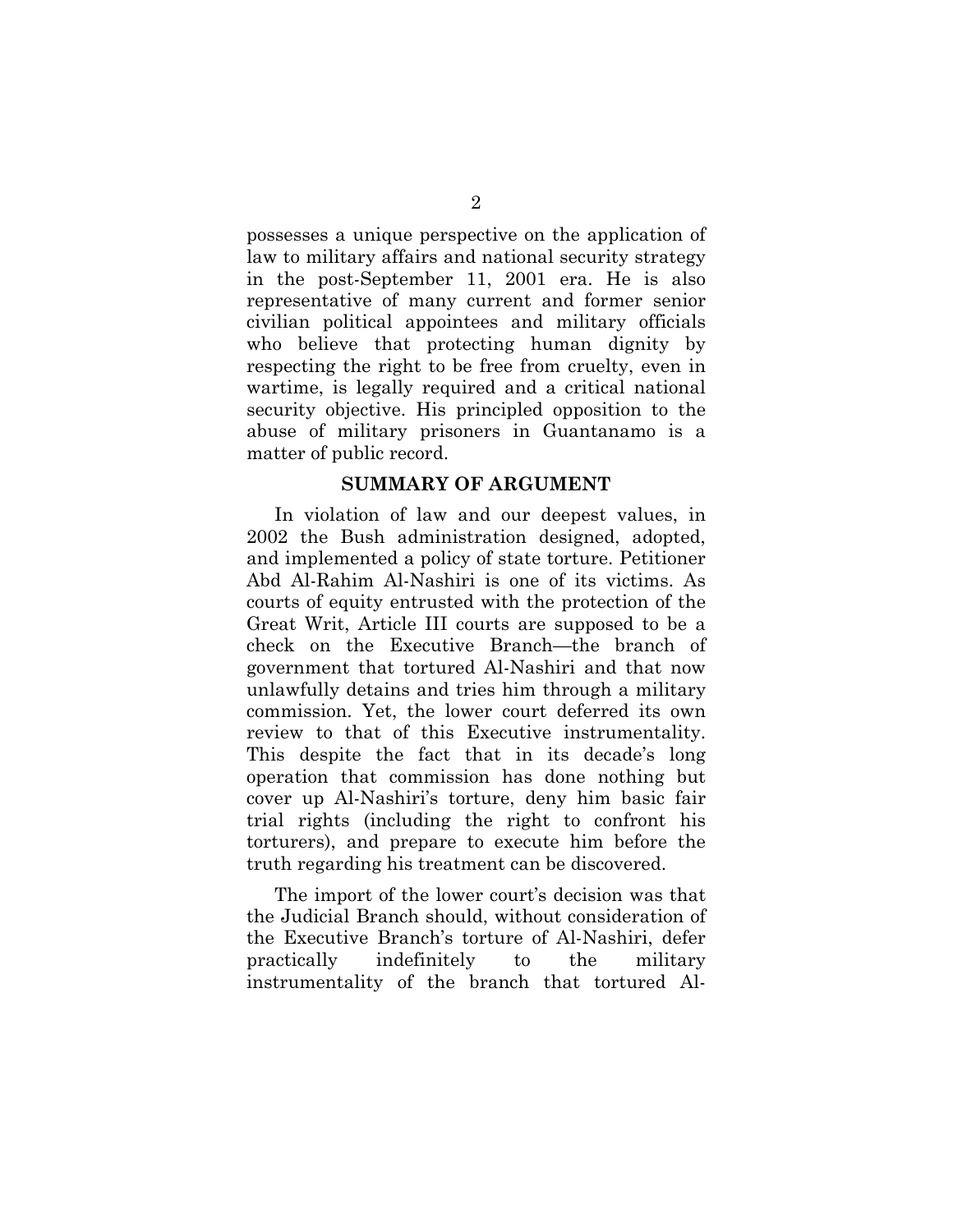Nashiri, that has successfully fought to avoid accountability for that torture, and that is now led by a pro-torture President.

The facts and circumstances of Al-Nashiri's torture compel an independent Article III court to promptly exercise its broad and equitable habeas jurisdiction over Al-Nashiri and address the serious questions raised in his petition regarding the jurisdiction and effectiveness of the military commission purporting to try him. Without that prompt intervention, the meaningful protection of the Great Writ promised by this Court in *Boumediene* will be rendered impotent against the abhorrent and flagrant violations of human dignity inflicted upon Al-Nashiri.

"National security" is no reason to postpone this review. The Executive Branch's use of torture against Al-Nashiri among hundreds of others in the past two decades has significantly damaged the national security interests of the United States. The danger of further damage is evidenced by President Trump's consistent and unabashed support of torture. Accordingly, any reasonable consideration of our national security interests compels intervention by an independent Article III court instead of deference to the instrumentality of the Executive Branch that tortured Al-Nashiri.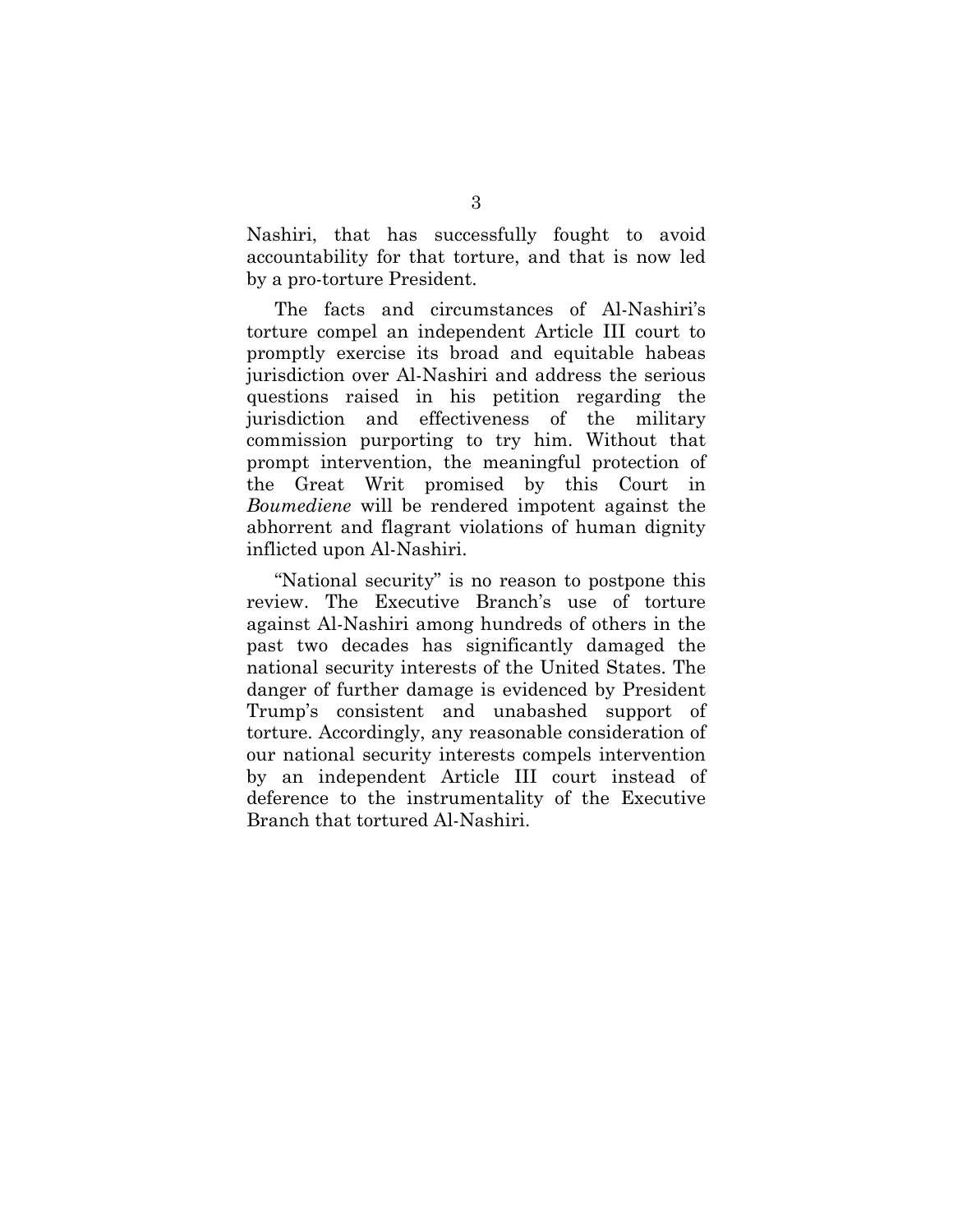#### **ARGUMENT**

#### **I. EQUITY REBELS AGAINST THE NOTION THAT A VICTIM OF EXECUTIVE BRANCH TORTURE SHOULD BE TRIED BY AN INSTRUMENTALITY OF THE TORTURER.**

The Bush administration's adoption of statesponsored torture as a weapon of war inflicted an injury on our nation and caused lasting damage to the fundamental principle upon which it was founded: that every individual, "even the vilest criminal remains a human being possessed of common human dignity." *Furman v. Georgia,* 408 U.S. 238, 273 (1972) (Brennan, J., concurring) (discussing the Cruel and Unusual Punishments Clause). By torturing Al-Nashiri, the United States treated him as a non-human.2 Judicial intervention is required now to ensure that Al-Nashiri's torture is treated with the utmost judicial gravity and is not exacerbated by another decade in the military commission system.

#### **A. The Abhorrent And Flagrant Violations Of Human Dignity Suffered by Al-Nashiri Compel Intervention.**

At its core, our system of laws is designed to shield rights essential to the human dignity of each

<sup>2</sup> The "true significance" of the constitutional prohibition against cruel treatment, writes Justice Brennan in *Furman*, is not only that pain is inflicted on a human being, but that to allow cruelty is to "treat members of the human race as nonhumans, as objects to be toyed with and discarded." 408 U.S. at 272-273.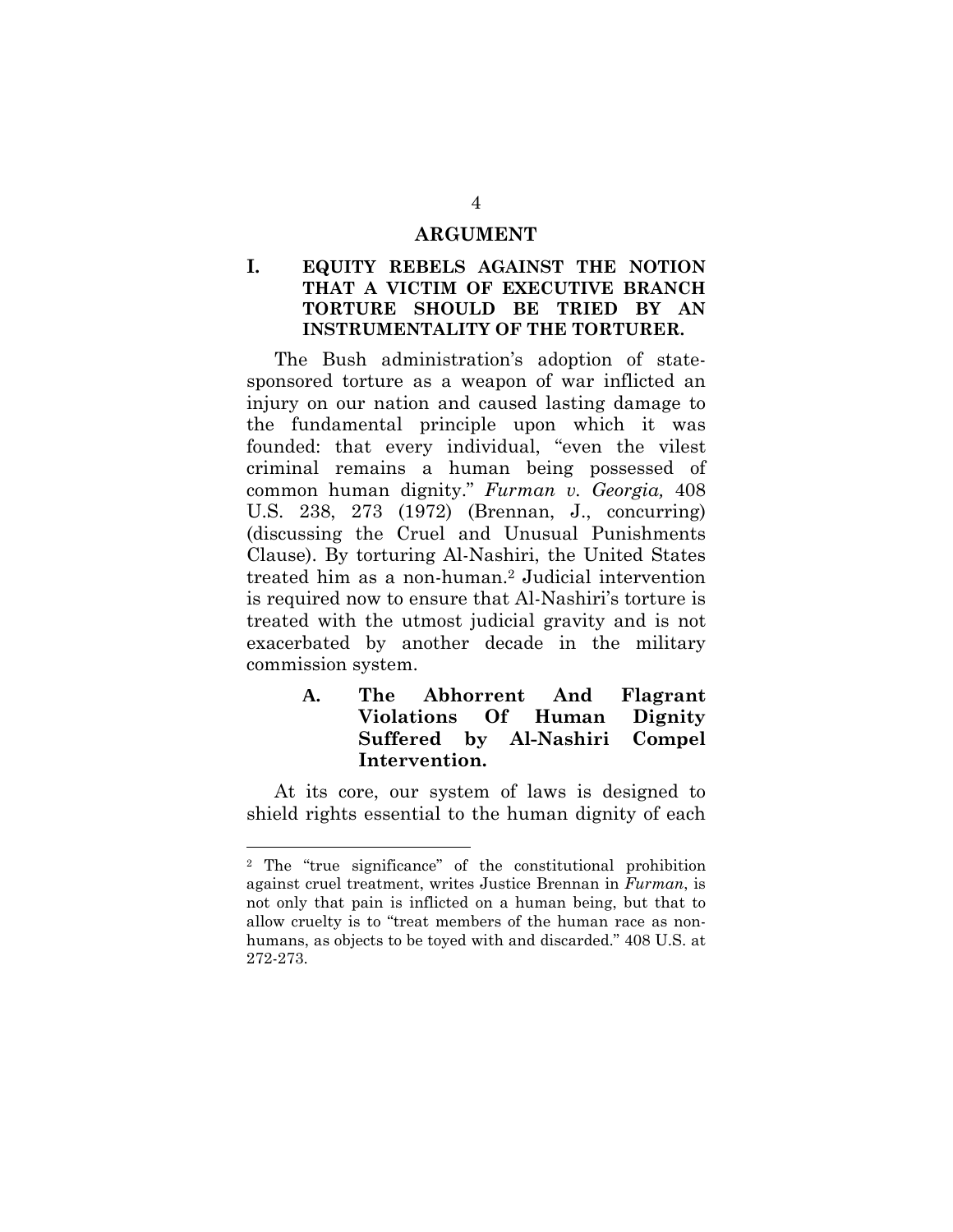person, including the inalienable right to be free from cruelty. Since the Founding, this right has been recognized by a panoply of laws, including our Constitution, state constitutions, numerous state and federal statutes, international treaties, and customary international laws—many of which came into being in no small measure through American efforts.3

The right to be free from cruelty has been observed to be an archetypal right, one that severs the concepts of "law" and the "rule of law" from the authorized use of state brutality—even when the state is at its most powerful and the individual most vulnerable. *See, e.g.*, Jeremy Waldron, *Torture and Positive Law: Jurisprudence for the White House*, 105 Colum. L. Rev. 1681, 1739-1743 (2005). This right is possessed by—and the prohibitions against torture apply to—everyone, everywhere, and at all times, both in peace and in war. *Filartiga v. Pena-Irala*, 630 F.2d 876, 884 (2d Cir. 1980) ("[O]fficial torture is now prohibited by the law of nations. The prohibition

<sup>3</sup> *See, e.g.*, U.S. Const. amend. VIII; Cal. Const. art. I, § 17; Fla. Const. art. I, § 17; 42 U.S.C. § 2000dd(a) (2016); 51 Pa.C.S. § 5801 (2016); *Wilkerson v. Utah*, 99 U.S. 130, 136 (1879); United Nations Convention Against Torture and Other Cruel, Inhuman or Degrading Treatment or Punishment, Dec. 10, 1984, 1465 U.N.T.S. 85; Geneva Convention Relative to the Protection of Civilian Persons in Time of War, Aug. 12, 1949, 75 U.N.T.S. 287; Geneva Convention Relative to the Treatment of Prisoners of War, Aug. 12, 1949, 75 U.N.T.S. 135; International Covenant of Civil and Political Rights, Dec. 19, 1966, 999 U.N.T.S. 171; and European Convention for the Protection of Human Rights and Fundamental Freedoms, European Treaty Series No. 5 (1968).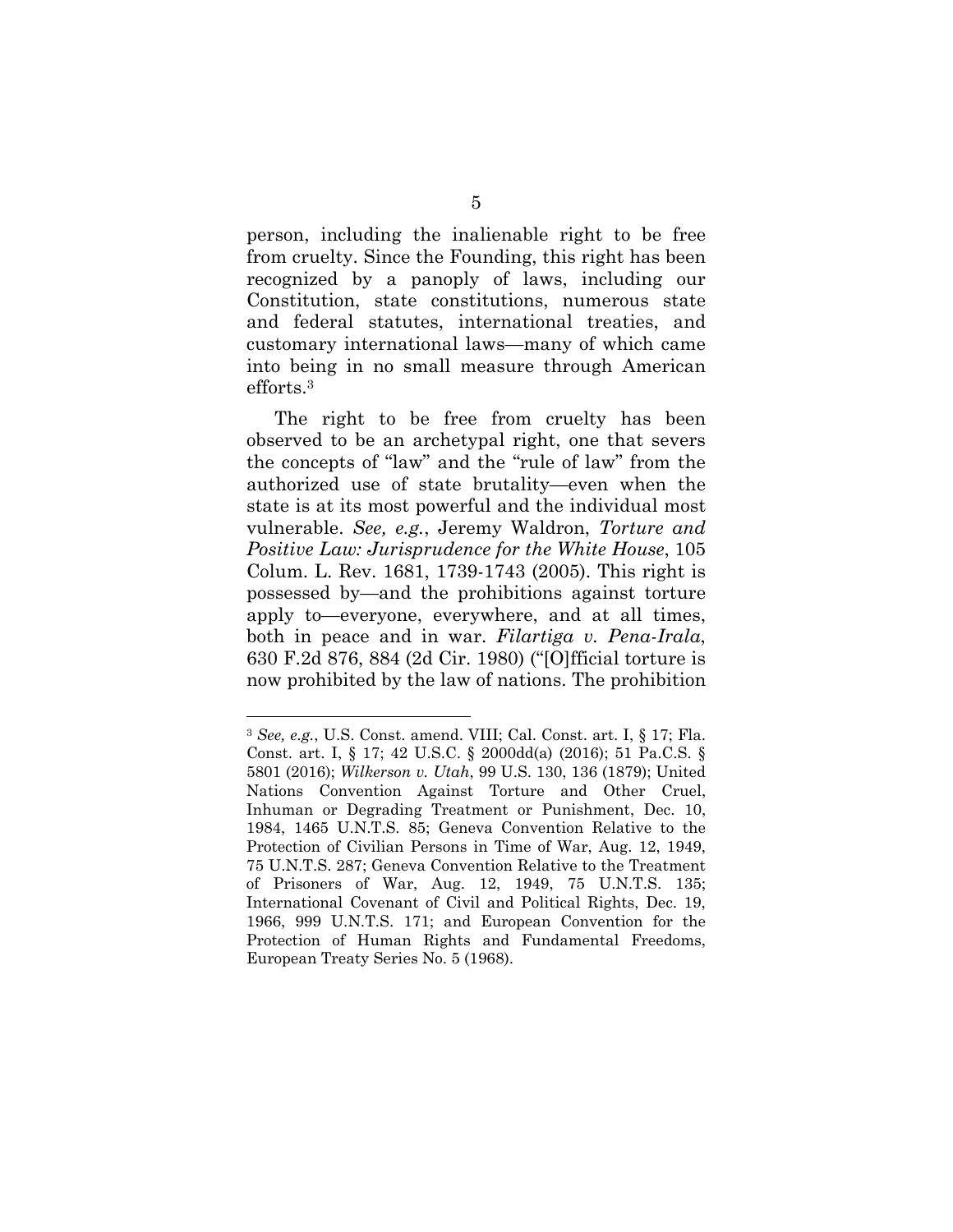is clear and unambiguous, and admits of no distinction between treatment of aliens and citizens."); *Brown v. Plata*, 563 U.S. 493, 511 (2011) (recognizing the essential human dignity rights of those incarcerated, and finding that Article III courts must step in where the government has failed to protect that dignity).

Of those violations of human dignity that exist, torture is enumerated as an "evil of most immediate concern." *Estelle v. Gamble*, 429 U.S. 97, 103 (1976); *see Sosa v. Alvarez-Machain*, 542 U.S. 692, 732 (2004) (citing *Filartiga v. Pena*, 630 F.2d 876, 890 (2d Cir. 1980) ("[T]he torturer has become—like the pirate and slave trader before him—*hostis humani generis*, an enemy of all mankind.")). Torture is now, and has always been, abhorrent to the law of our nation and the laws of all nations. *Gregg v. Georgia*, 428 U.S. 153, 171 (1976) ("Thus the Clause forbidding 'cruel and unusual' punishments 'is not fastened to the obsolete but may acquire meaning as public opinion becomes enlightened by a humane justice.'") (*quoting Weems v. U.S.*, 217 U.S. 349, 378 (1910)). The universal prohibition against torture requires that our courts treat it with the utmost attention as a grave violation of national interest, *see Kiobel v. Royal Dutch Petro. Co.*, 133 S. Ct. 1659, 1674, 569 U.S.  $\qquad$  (2013), particularly when that torture is committed under the "color of official authority" of the U.S. Government. *See Filartiga*, 630 F.2d at 878 (2d Cir. 1980); *see also* S. Rpt. No. 113-288, S. Sel. Comm. on Intelligence, Committee Study of the Central Intelligence Agency's Detention and Interrogation Program (Dec. 9, 2014) (hereinafter "SSCI Unclassified Report"), *available at*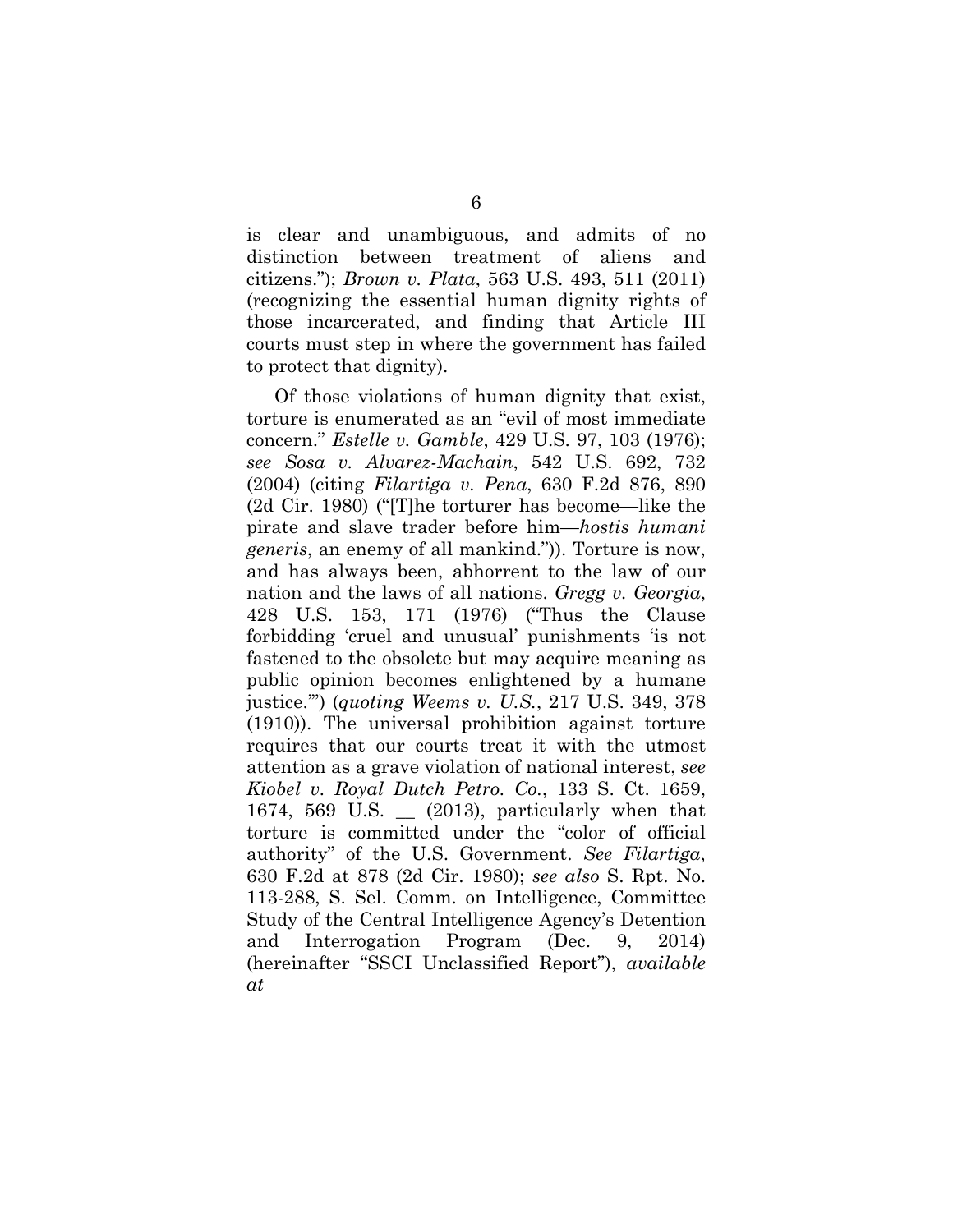http://www.feinstein.senate.gov/public/\_cache/files/a/ 9/a992171e-fd27-47bb-8917- 5ebe98c72764/7889A5C19ACFE837C78C2192B0876

B90.sscistudyfindingsandconclusions.pdf (last accessed May 31, 2017).4

Given the gruesome and unlawful acts of the Executive Branch in torturing Al-Nashiri, the lower court erred in refusing to exercise its equitable powers to review the military commission's jurisdiction over Al-Nashiri and the Executive Branch's control over him. The essence of the lower court's legal theory was that deferring to the military commission was appropriate to allow that process to continue, and any error could be fixed by post-conviction appeal. *In re Al-Nashiri*, 835 F.3d 110, 124 (D.C. Cir. 2016). But this decision subordinates the full and fair inquiry, rooted in common law equitable principles, that habeas promises to all petitioners who seek the Great Writ. It fails to consider the fundamental inequity of allowing a commission overseen by Al-Nashiri's torturers to continue indefinitely, likely for many more years, and perhaps without jurisdiction, and divests the Judiciary of its rightful power to protect

<sup>4</sup> At least one international court has already concluded that the enhanced interrogation techniques used upon Al-Nashiri constituted torture. *Al-Nashiri v. Poland*, App. No. 28761/11, Eur. Ct. H.R. (2015) European Court of Human Rights, *available at* hudoc.echr.coe.int/app/conversion/pdf/?library=ECHR&id=001-

<sup>146044&</sup>amp;filename=001-146044.pdf (last accessed May 31, 2017). This torture was committed "in violation of U.S. law, treaty obligations, and [American] values." SSCI Unclassified Report at 2.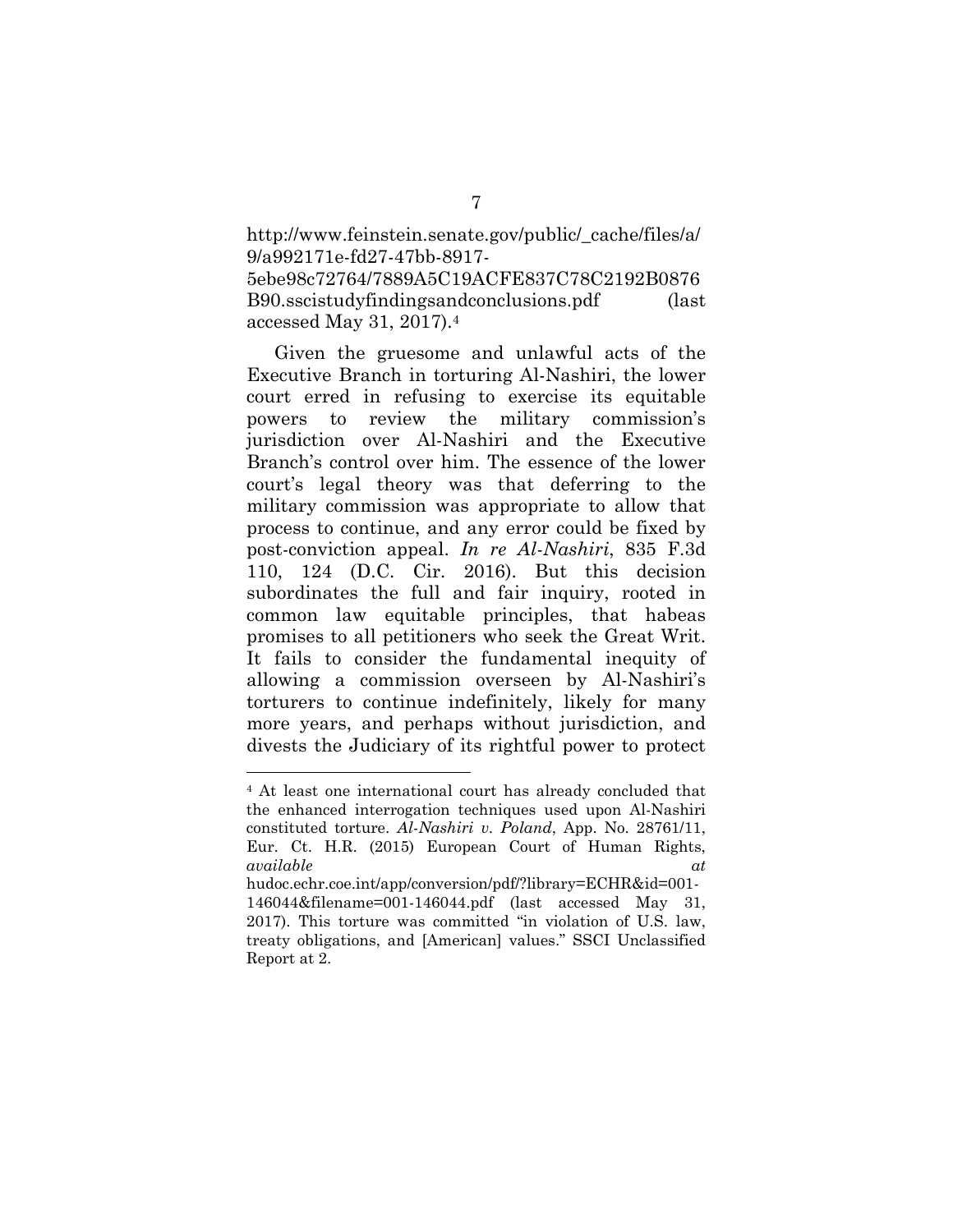the fundamental rights of all men. It also overlooks the severe harm that continued military commission proceedings will cause Al-Nashiri.

This harm is not an abstract concern to Al-Nashiri, whose torture the Government has never disputed:

He was not allowed to sleep, was regularly beaten, and hung by his hands . . . subjected to loud continuous noise, isolation, and dietary manipulation . . . fed on an alternating schedule of one meal on one day and two meals the next day . . . kept naked, shackled to the wall, and given buckets for their waste . . . forced to keep his hands on the wall and not given food for three days . . . shackled to a bar on the ceiling, forcing them to stand with their arms above their heads . . . kept continually naked and the temperature was kept, in his words, "cold as ice cream" . . . "waterboarded" . . . being tied to a slanted table, with his feet elevated. A rag was then placed over his forehead and eyes, and water poured into his mouth and nose, inducing choking and water aspiration. The rag was then lowered, suffocating him with water still in his throat and sinuses. Eventually, the rag was lifted, allowing him to "take 3-4 breaths" before the process was repeated . . . kept continually hooded, shackled, and naked. He was regularly strung up on the wall overnight. Al-Nashiri was regularly forced into "stress positions" prompting a Physician's Assistant to express concern that Al-Nashiri's arms might be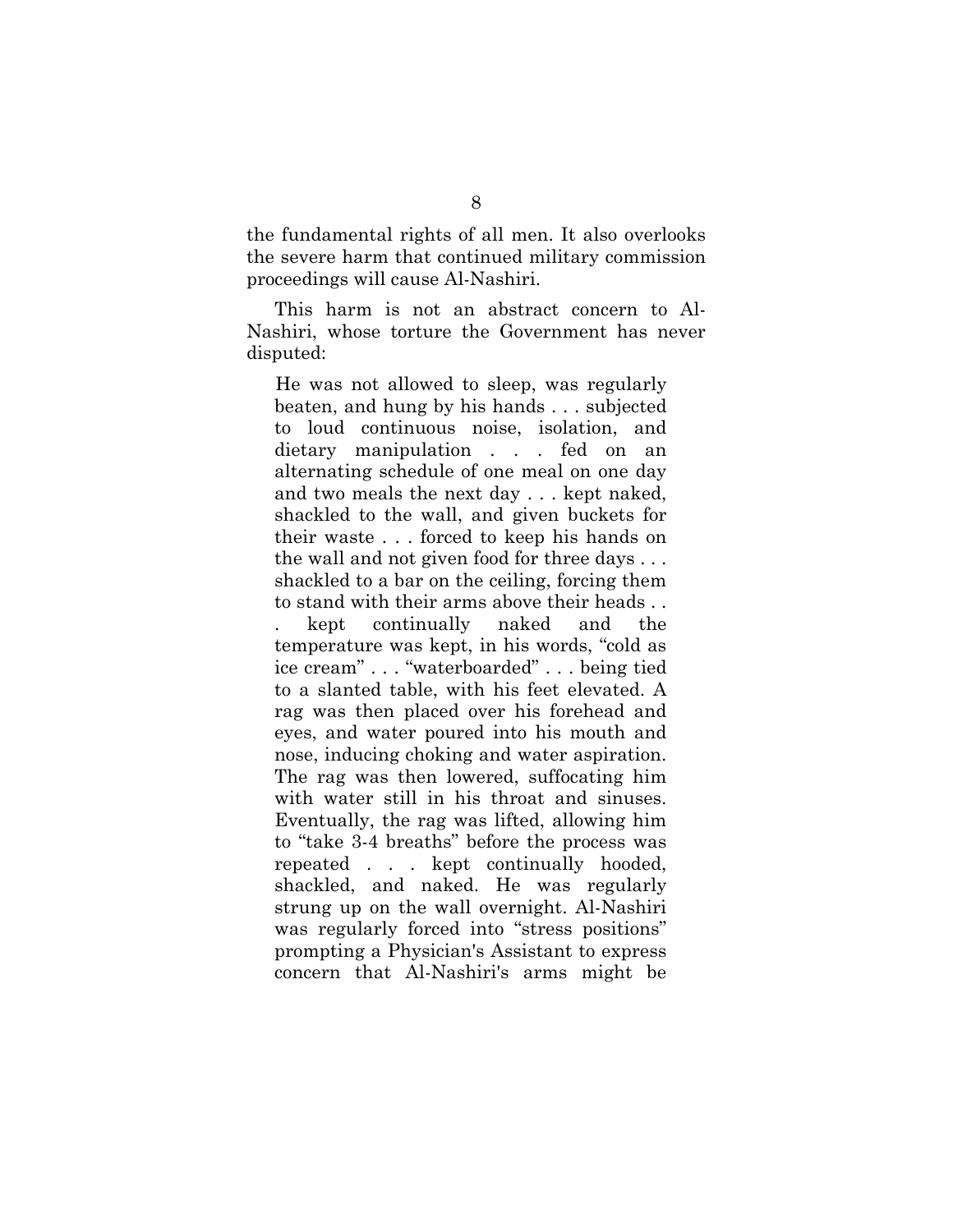dislocated. . . . There is also evidence Al-Nashiri was, in fact, forcibly sodomized.5

*In re Al-Nashiri*, 835 F.3d at 141-142 (Tatel, J., dissenting).

In spite of this reality, the lower court did not address, even in cursory fashion, Al-Nashiri's torture in its decision to defer review. Rather, it subordinated its broad, equitable habeas jurisdiction to abstention principles despite Al-Nashiri raising strong arguments that the military commission does not have jurisdiction over him, that post-conviction appeal does not remedy the systemic impact of a failure to address jurisdiction now, and that the military commission system convened to try him for alleged offenses that occurred nearly 20 years ago may take another 10 years to conclude. Petition at 20-24.

If this Court likewise defers to the Executive and declines to review the lower court's decision, then the Judicial Branch will not only have weakened its well-established and jealously-guarded habeas jurisdiction but also abrogated its responsibility to

<sup>5</sup> Al-Nashiri's rape in CIA custody is particularly horrifying, but sadly not unique. *See* Carol Rosenberg, *'Sodomized' Guantánamo captive to undergo rectal surgery*, Miami Herald (Oct. 11, 2016), http://www.miamiherald.com/news/nationworld/world/americas/guantanamo/article107451907.html (9/11 defendant Mustafa al-Hawsawi alleges he was sodomized while in CIA custody); David Rohde, *Exclusive: Detainee Alleges CIA Sexual Abuse, Torture Beyond Senate Findings*, Reuters (Jun. 2, 2015), http://www.reuters.com/article/us-usa-torture-khanidUSKBN0OI1TW20150602 (Majid Khan alleges rape in CIA custody).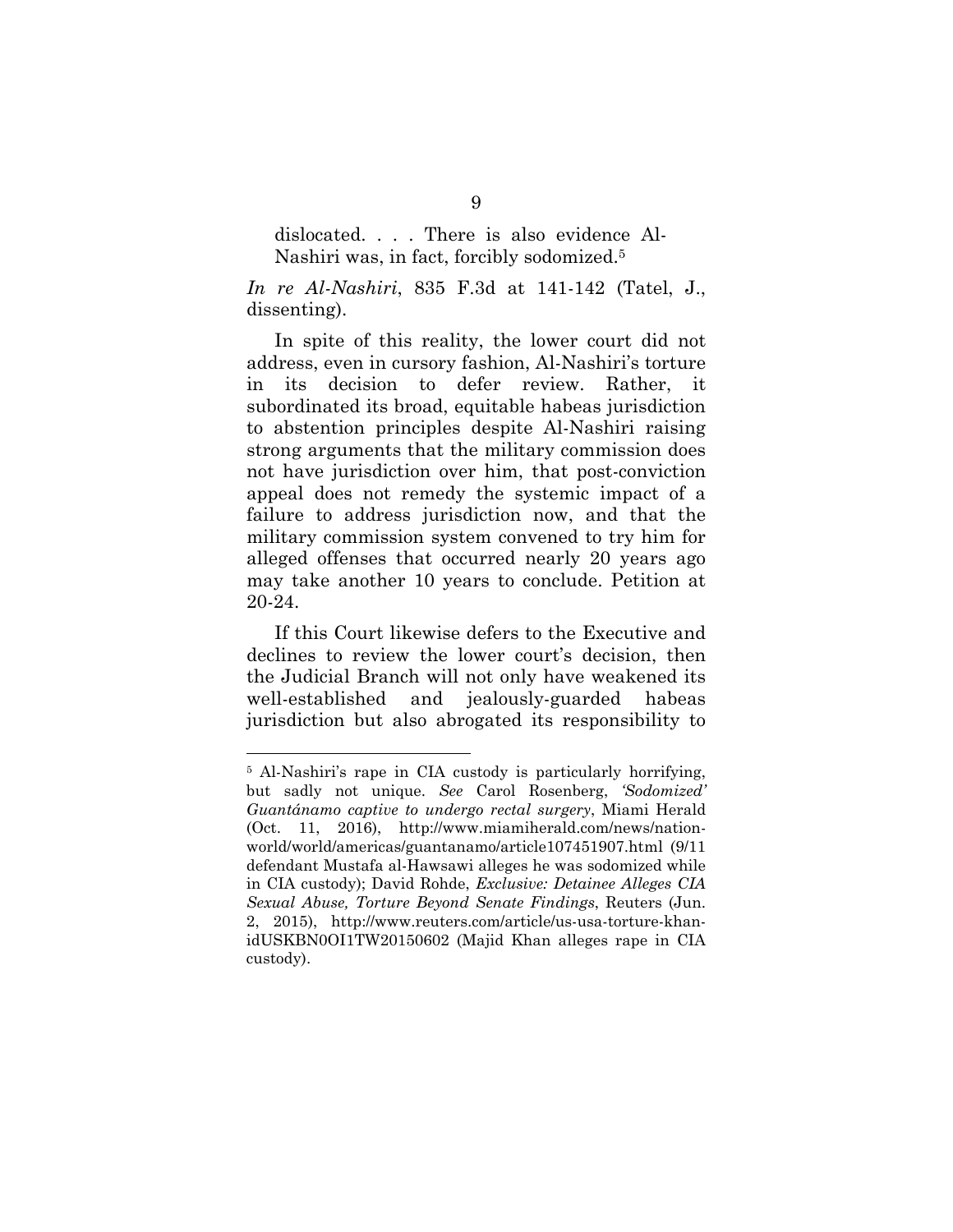treat state-sponsored torture as an abhorrent violation of U.S. law, international laws, and American values. No Article III court will have given a full and honest consideration to the equities of Al-Nashiri's case on a timely basis as required by habeas courts since before the Founding. And the Judicial Branch will have demonstrated that, while abhorrent, Executive-Branch-sponsored torture of prisoners in U.S. custody is just not abhorrent enough to forgo deference for yet another decade.

> **B. The Lower Courts Failed to Accord The Required Equitable Weight to Al-Nashiri's Torture And To The Unnecessary Judicial Ordeal That The Military Commission Process Represents.**

 Habeas courts have broad equitable authority to dispose of cases as justice requires, and to fashion appropriate relief based on the facts and circumstances of particular cases to remedy all manners of unlawful detention. *See* 28 U.S.C. §§ 2241, 2243. This power predates the Founding and certainly comprehends the power to ensure that claims brought against or by victims of Executive Branch torture are independently, fairly, and rapidly adjudicated.

Since the 17th Century, courts in England and America with authority to dispose of habeas corpus petitions have applied equitable principles. *See Sanders v. United States*, 373 U.S. 1, 17 (1963); *Boumediene v. Bush*, 553 U.S. 723, 780 (2008) (citing *Schlup v. Delo*, 513 U.S. 298, 319 (1995)). "[C]ommon-law habeas corpus was, above all, an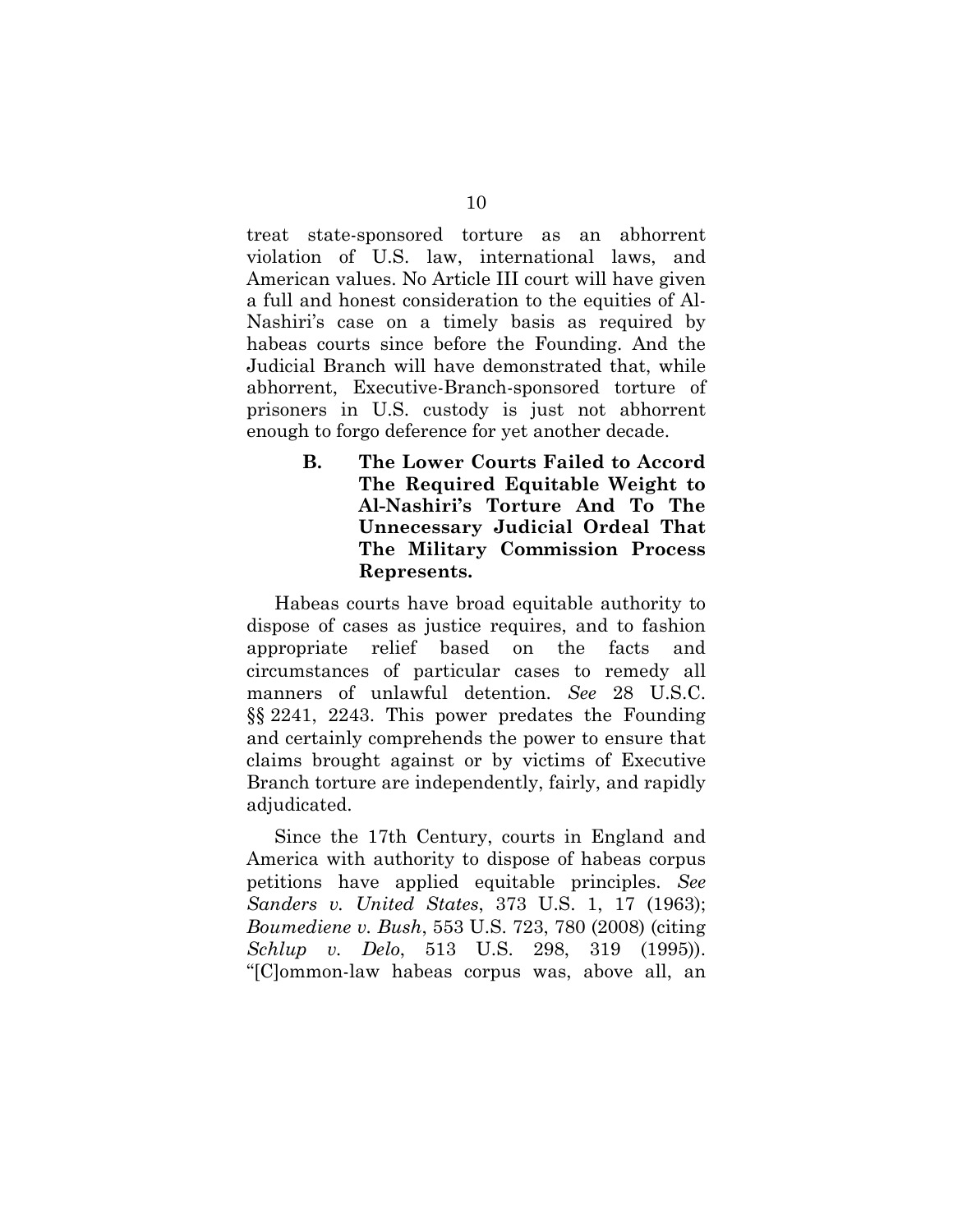adaptable remedy. Its precise application and scope changed depending upon the circumstances." *Boumediene*, 553 U.S. at 779; *Jones v. Cunningham*, 371 U.S. 236, 243 (1963) (habeas is not a "static, narrow, formalistic remedy; its scope has grown to achieve its grand purpose").

In exercising their jurisdiction, courts have equitable discretion to correct a miscarriage of justice. *See McClesky v. Zant*, 499 U.S. 467, 502 (1991). Habeas courts have not hesitated to use this discretion to fill perceived gaps in a statutory scheme, place a central focus on justice rather than law, and impose flexible, pragmatic remedies. *See Brecht v. Abrahamson*, 507 U.S. 619, 633 (1993); *Holland v. Florida*, 560 U.S. 631, 646 (2010) ("[W]e will not construe a statute to displace courts' traditional equitable authority absent the clearest command.") (internal quotation marks omitted); *see also Boumediene*, 553 U.S. at 780 (common-law habeas courts often did not follow black-letter rules so as to afford greater protection in cases of noncriminal detention). "The very nature of the writ demands that it be administered with the initiative and flexibility essential to insure that miscarriages of justice within its reach are surfaced and corrected." *Harris v. Nelson*, 394 U.S. 286, 291 (1969). *See generally* PAUL D. HALLIDAY, HABEAS CORPUS: FROM ENGLAND TO EMPIRE 87 (2010) ("Ensuring that errors were corrected and 'justice should be done' . . . was the point of the prerogative writs."); *id.* ("There was and is another word for this vast authority to do justice, even in the absence of previously existing rules or remedies: equity."); *id.* at 102 ("The key to making judgments about infinitely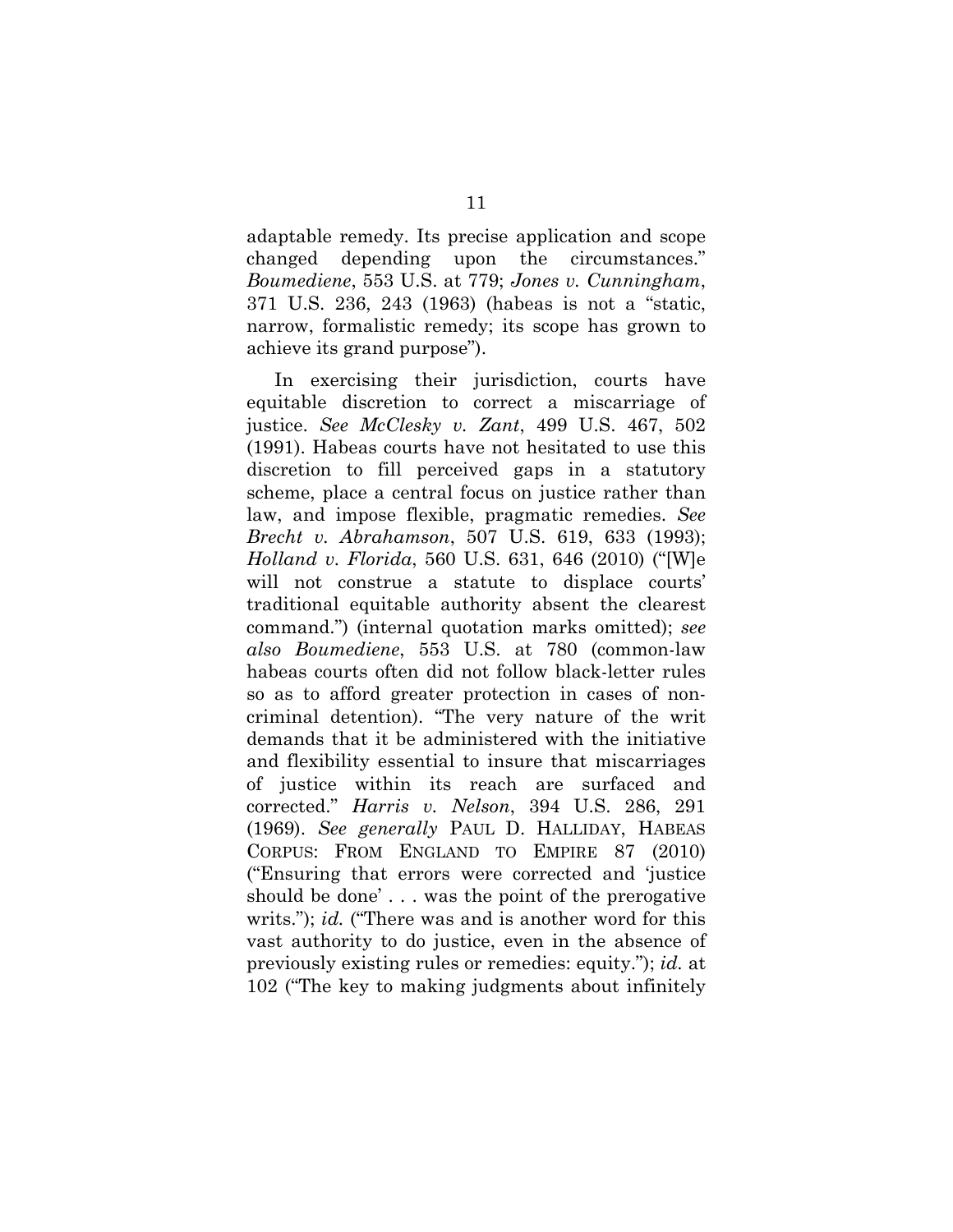variable circumstances was the consideration of details about why, when, how and by whom people were imprisoned.").

Courts reviewing a habeas petition thus have broad authority to fashion appropriate relief and enter any form of order where the requested relief directly compels or indirectly "affects" or hastens the petitioner's release from custody. *See Preiser v. Rodriguez*, 411 U.S. 475, 487 (1973) (noting that habeas courts have the "power to fashion appropriate relief other than immediate release."); *Carafas v. LaVallee*, 391 U.S. 234, 239 (1968) (emphasizing that habeas "does not limit the relief that may be granted to discharge of the applicant from physical custody. Its mandate is broad with respect to the relief that may be granted."); *Brownwell v. Tom We Shung*, 352 U.S. 180, 181 (1956) (non-citizen may test legality of inadmissibility determination in declaratory judgment action or through habeas); *see also Chatman-Bey v. Thornburgh*, 864 F.2d 804, 809 (D.C. Cir. 1988) (holding that habeas is available for petitioner even though he is "not laying claim to immediate release or release in the near future"); *Bourke v. Hawk-Sawyer*, 269 F.3d 1072, 1074 (D.C. Cir. 2001) (holding that habeas is appropriate remedy for petitioner seeking to challenge his eligibility for a sentence reduction). *See generally* PAUL D. HALLIDAY, HABEAS CORPUS: FROM ENGLAND TO EMPIRE 101 (2010) (common law habeas judgments "did not just happen; they were made. Judges, not rules, made them. . . . By negotiating settlements, by constraining—sometimes undermining—the statutes or customs on which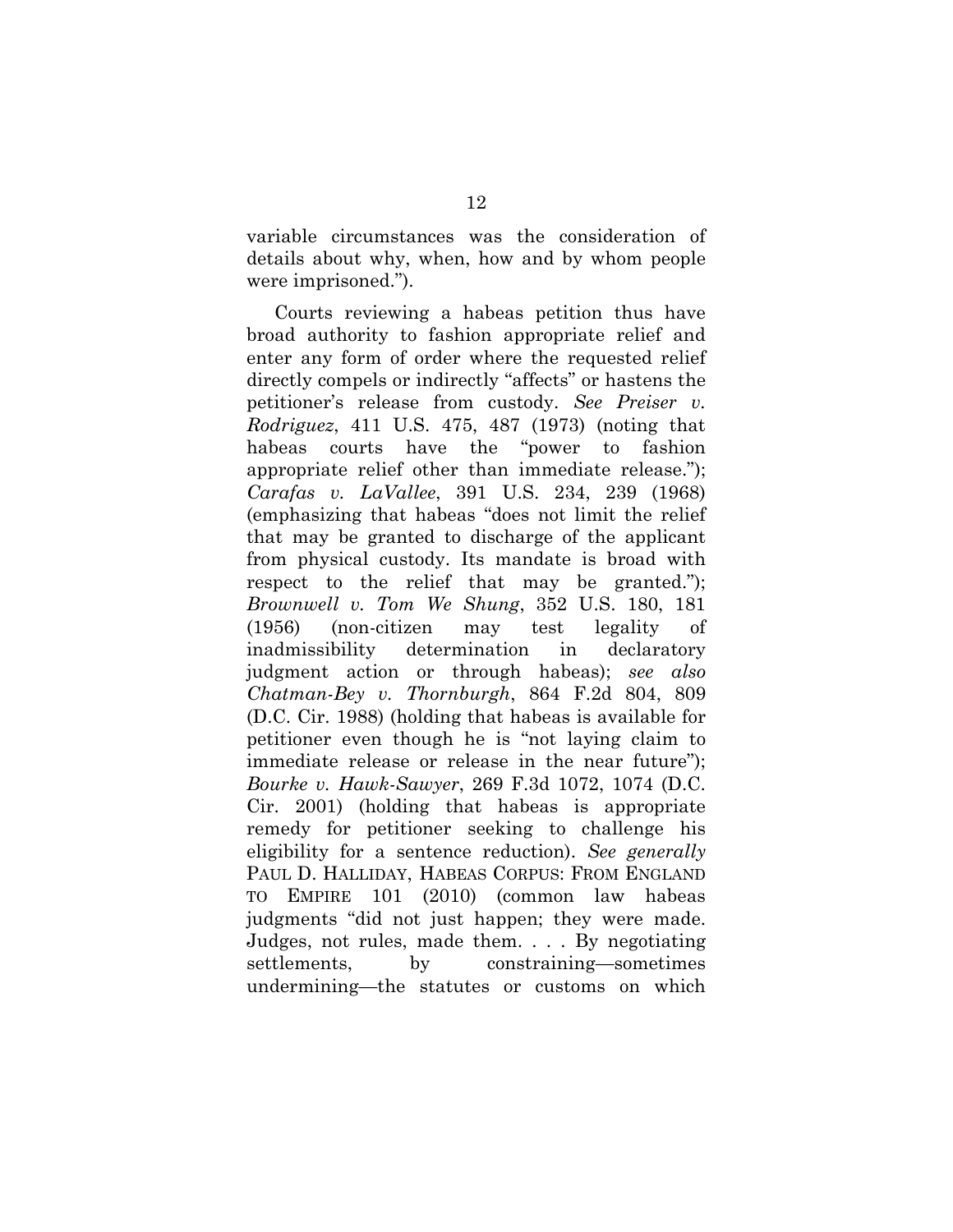other magistrates acted, and by chastising those who wrongfully detained others, the justices defined what counted as jurisdiction and what counted as liberties.").

With this broad habeas power, Article III courts have both the opportunity and duty to ensure that the gravest violations of liberty receive the urgent and independent judicial inquiry our Constitution promises. *Fay v. Noia*, 372 U.S. 391, 438 (1963). Equitable habeas power "comes in from the outside, not in subordination to the proceedings, and although every form may have been preserved opens the inquiry whether they have been more than an empty shell." *Frank v. Mangum*, 237 U.S. 309, 346 (1915) (Holmes, J., dissenting) (cited in *Boumediene v. Bush*, 553 U.S. 723, 785 (2008)).

Against this backdrop, reviewing a claim of unlawful executive detention without any serious scrutiny of the underlying facts of detention, as occurred below, renders the habeas process inadequate to test the legality of detention and undermines the Writ. *See also Boumediene v. Bush*, 553 U.S. at 794-795 (2008) ("While some delay in fashioning new procedures is unavoidable, the costs of delay can no longer be borne by those who are held in custody. The detainees in these cases are entitled to a prompt habeas corpus hearing."). To effectuate their mandate, Article III courts must give a full and honest consideration of equities in any decision that might subordinate habeas review in favor of another proceeding. These "equities" include the detaining authority's conduct—here, Al-Nashiri's torture. *Fay*, 372 U.S. at 438.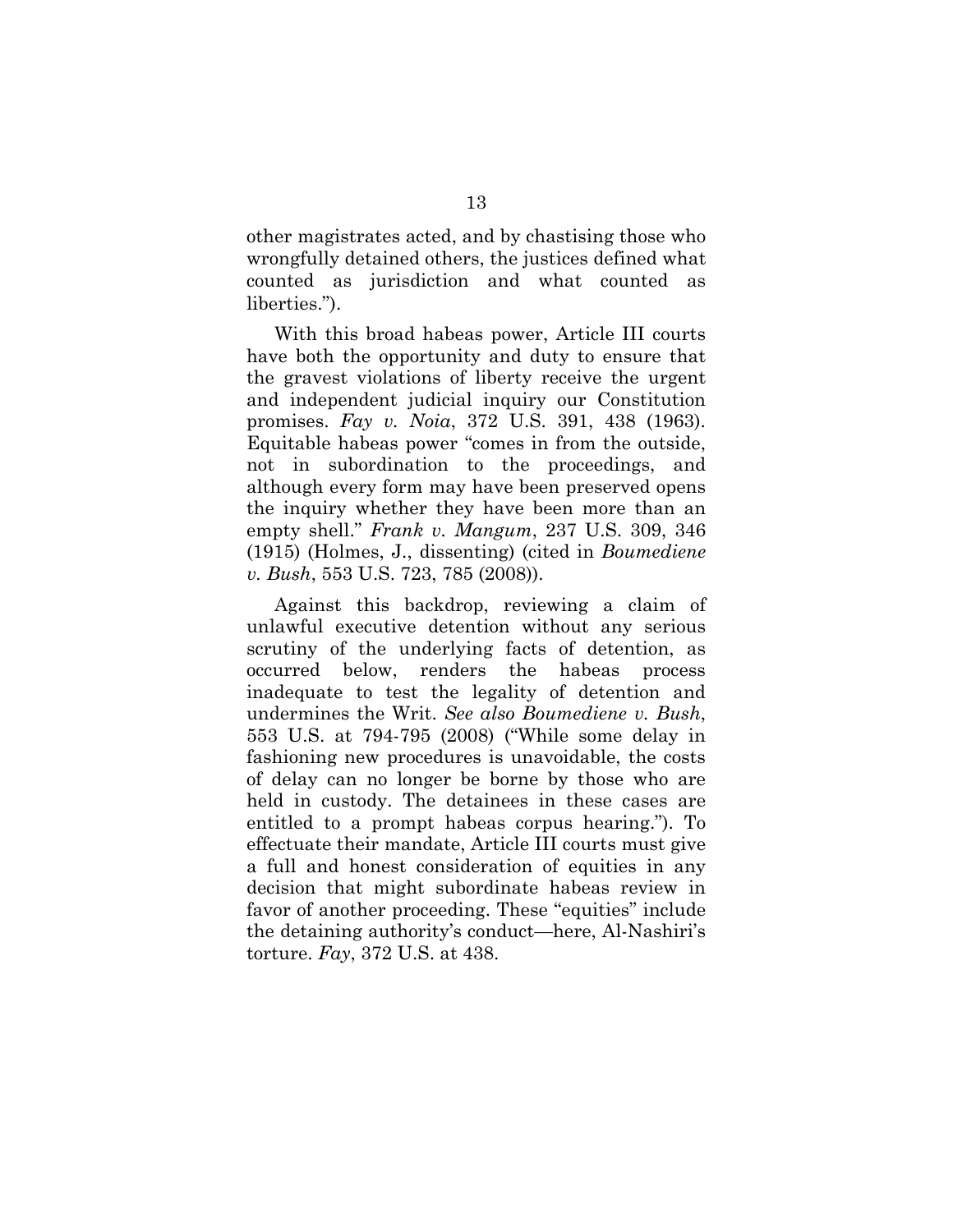Yet despite this mandate, the lower court erroneously subordinated Al-Nashiri's habeas petition in deference to the very branch of government the writ of habeas corpus was developed to check. In doing so, the lower court betrayed the purpose and import of the Great Writ's function, telling Al-Nashiri that habeas must wait while his trial proceeds in a military commission that, ultimately, may lack jurisdiction. The only certainty that may be ascribed to the lower court's decision is that, if allowed to stand, it will unnecessarily prolong Al-Nashiri's ordeal.

#### **C. Granting Equitable Deference To The Executive Is Unwarranted Given the Executive's Conduct in Torturing Al-Nashiri.**

Al-Nashiri's writ of habeas corpus not only presents a serious challenge of the military commission's jurisdiction to try a man accused of ostensible war crimes pre-dating the September 11th attacks; it is also permeated by the most unlawful and gruesome acts in which our Government has ever engaged. It is in this context that any potential for Judicial Branch deference to the Executive's military commission – itself an equitable consideration, not a legal one – must be analyzed.

The Constitution commits Article III courts to exercise their habeas power as justice requires and to do so promptly to ensure violations are not left to fester in the hands of unlawful Executive authority. *See Braden v. 30th Jud. Cir. Ct. of Ky*., 410 U.S. 484, 490 (1973) (noting interests of prisoner and society in "preserv[ing] the writ of habeas corpus as a swift and imperative remedy in all cases of illegal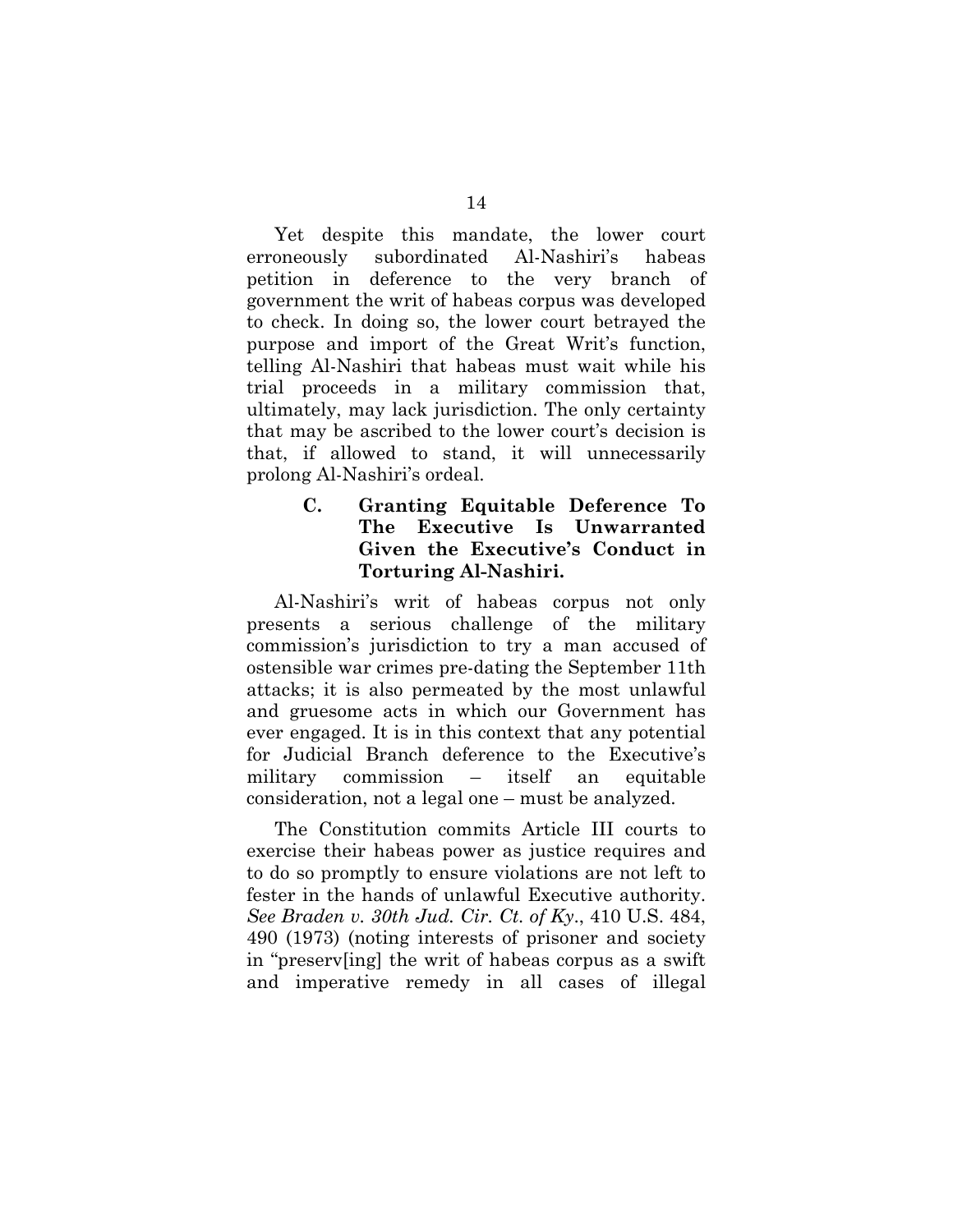restraint or confinement") (internal quotation marks omitted); *see also*, *e.g.*, *Yong v. INS*, 208 F.3d 1116, 1120 (9th Cir. 2000) ("[H]abeas proceedings implicate special considerations that place unique limits on a district court's authority to stay a case in the interests of judicial economy."); *Ruby v. United States*, 341 F.2d 585, 587 (9th Cir. 1965) ("One who seeks to invoke the extraordinary, summary and emergency remedy of habeas corpus must be content to have his petition or application treated as just that and not something else."); *Van Buskirk v. Wilkinson*, 216 F.2d 735, 737-38 (9th Cir. 1954) ("[The Writ] is a speedy remedy, entitled by statute to special, preferential consideration to insure expeditious hearing and determination.").

This has been so since the beginning of our nation. The writ of habeas corpus has long existed as "an indispensable mechanism for monitoring the separation of powers," which "must not be subject to manipulation by those whose power it is designed to restrain." *Boumediene*, 553 U.S. at 764*.* After all, the very purpose of the writ is to require judicial inquiry into "the legality of Executive detention." *INS* v. *St. Cyr,* 533 U.S. 289, 301 (2001); *Brown* v. *Allen,* 344 U.S. 443, 533 (1953) (Jackson, J., concurring in result) ("The historic purpose of the writ has been to relieve detention by executive authorities without judicial trial"); *Shaughnessy v. United States ex rel. Mezei,* 345 U.S. 206, 218-219 (1953) (Black, J., dissenting) (describing the writ's long-standing historical purpose to preserve pledged liberties from Executive restraint).

The Executive Branch tortured Al-Nashiri and, having thus acted in bad faith towards him, now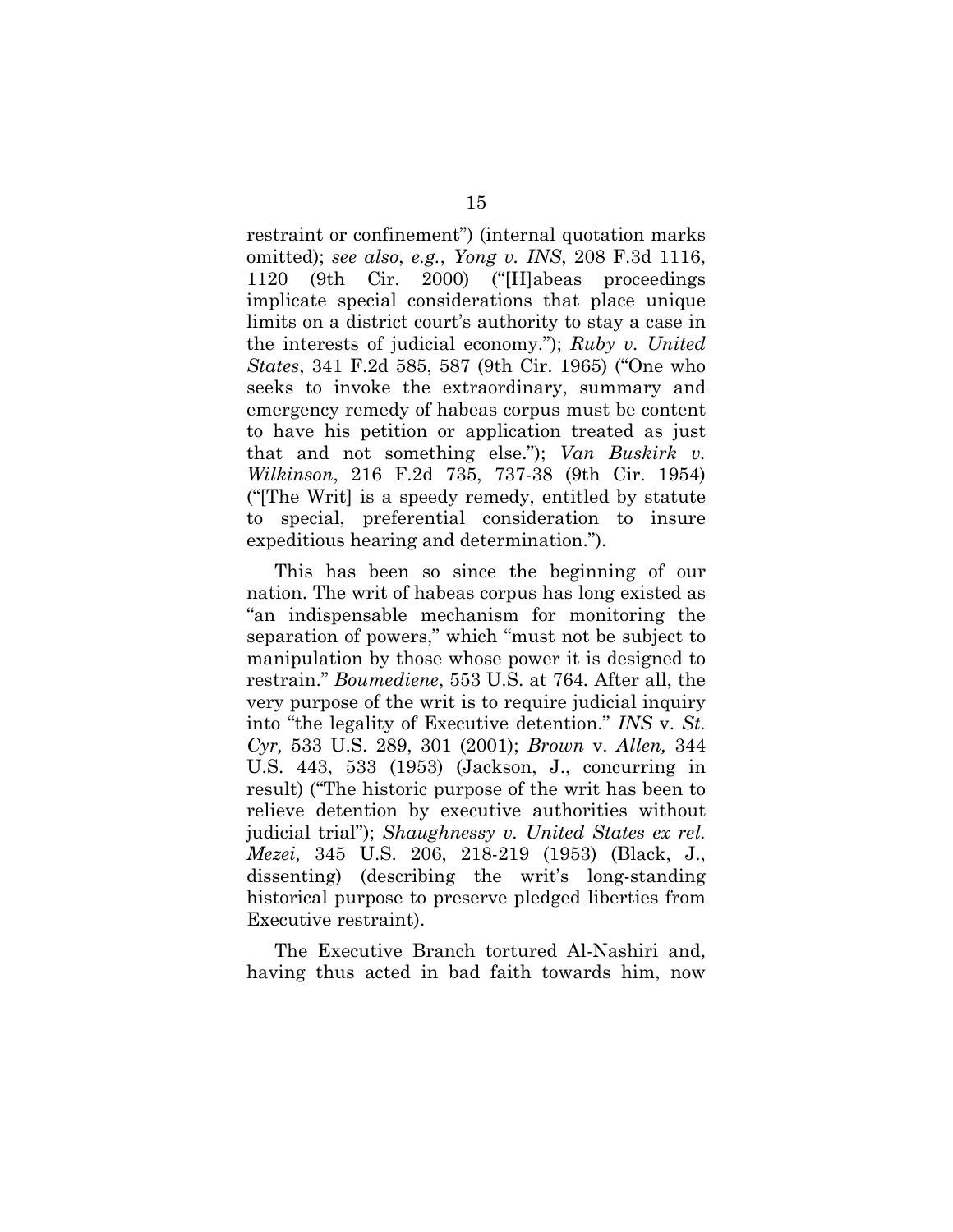appears before this Court with unclean hands. Such conduct requires that the Judicial Branch exercise meaningful habeas review of the detention of Al-Nashiri. Our Founding Fathers, men who had lived under a tyrannical Executive, constitutionally prescribed the writ's protection to ensure that no man's liberty could be curtailed by a government's unlawful acts. Rather, the protection of liberty was entrusted to an independent judiciary. *Boumediene*, 553 U.S. at 739. A fundamental precept of that liberty was the Great Writ. *Id.* But to give the writ the effectiveness our Constitution guarantees, "[t]he habeas court must have sufficient authority to conduct a meaningful review of both the cause for detention and the Executive's power to detain." *Id.* at 782. This power to "meaningfully review" is even more imperative when the authority to detain and try arises by order of the Executive Branch, is carried out by its agents (*i.e.*, the military commission), and the legality and propriety of that authority is seriously challenged.

Under such circumstances, the Judicial Branch must not defer to the Executive Branch whether to give it more time, more leeway, or more flexibility. If the torture of a man by the Executive Branch is insufficient to compel judicial intervention rather than deference, then the protection of habeas review is rendered a nullity, and the lessons taught by our Founding Fathers and enshrined in the Constitutional protection of habeas corpus have been lost.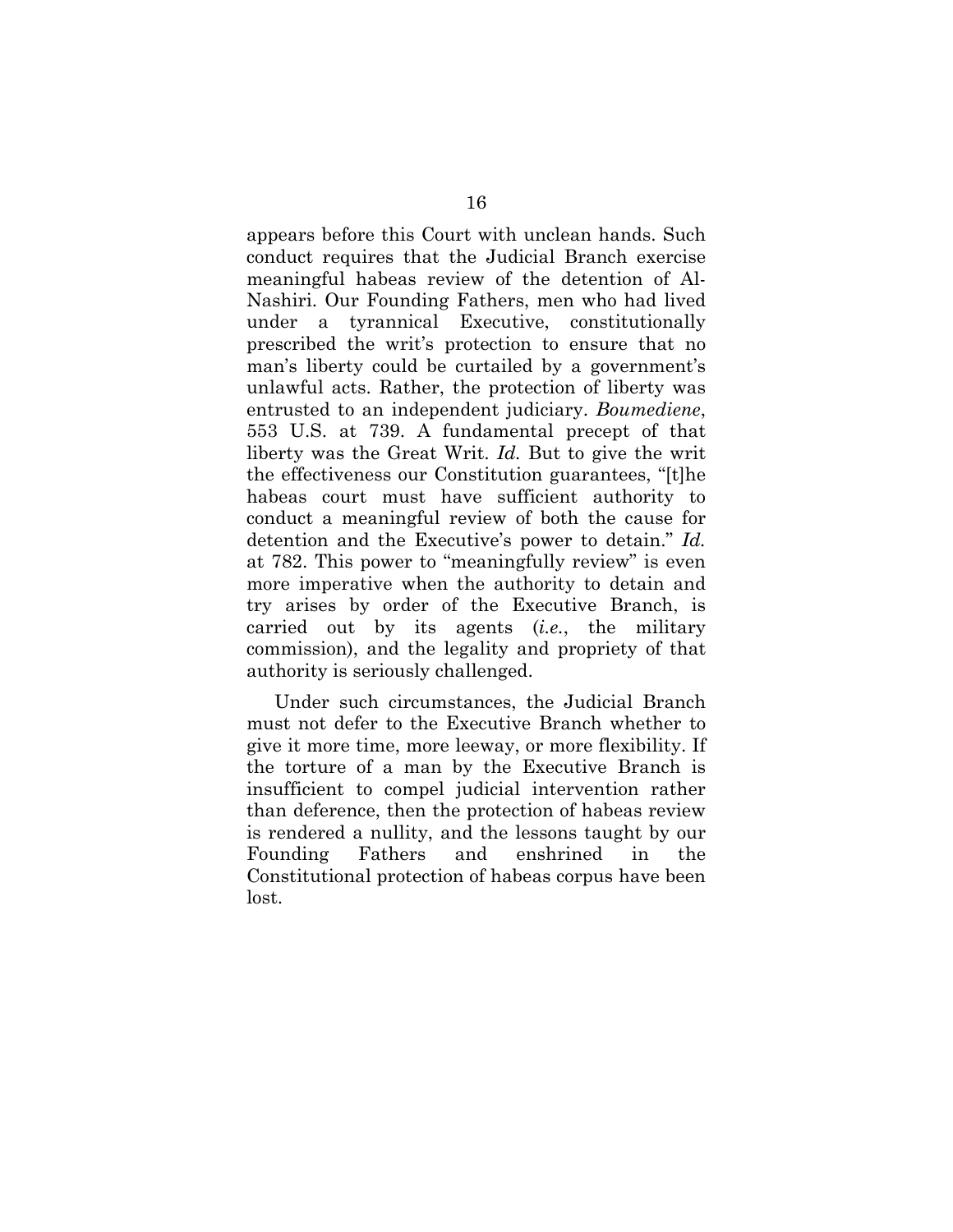#### **D. Deference To National Security Interests Counsels In Favor Of Intervention Rather Than Inaction.**

The U.S. Government's use of torture, including the CIA program that first instituted it, greatly damaged our national security interests. *See, e.g.*, SSCI Unclassified Report at 2. It incited extremism in the Middle East, hindered cooperation with allies in the wars in Afghanistan and Iraq, and undermined diplomatic efforts. Although the exact number of its victims is unknown, it appears that hundreds of individuals were abused as a consequence, including individuals who were wholly innocent of any improper activity. SSCI Unclassified Report at 12.

In 2004, reports surfaced that U.S. soldiers had tortured prisoners at Abu Ghraib, a prison twenty miles west of Baghdad with nearly 3,800 detainees.<sup>6</sup> The revelations of what occurred at Abu Ghraib, along with allegations of abuse of military prisoners in Guantanamo, spurred foreign extremists to join insurgents in Afghanistan and Iraq.7

During the spring of 2006, a group of highranking U.S. national security and foreign policy

<sup>6</sup> *Iraq Prison Abuse Scandal Fast Facts*, CNN (Apr. 10, 2017), http://www.cnn.com/2013/10/30/world/meast/iraq-prison-abusescandal-fast-facts/.

<sup>7</sup> *See, e.g.*, Declan Walsh, *WikiLeaks cables: Saudi Arabia wants military rule in Pakistan*, Guardian Newspaper (Dec. 1, 2010, 5:00 AM),

https://www.theguardian.com/world/2010/dec/01/saudisdistrust-pakistan-embassy-cables.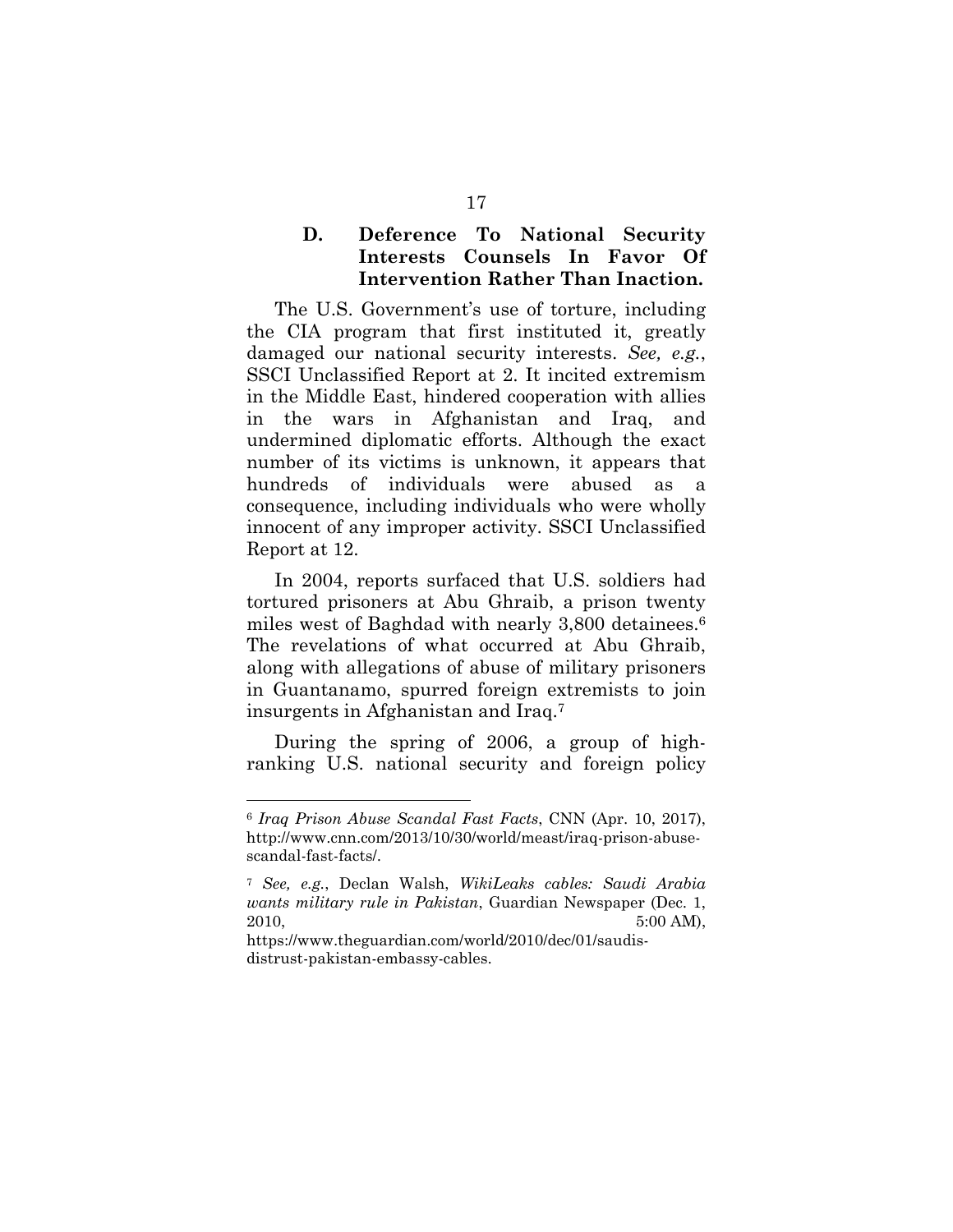officials gathered in Kuwait to discuss how to stem the flow of foreign fighters into Iraq. In a report of the meeting, it was observed that the "single most important motivating factor" generating enemy foreign fighter inflows into Iraq was the abuse of detainees in U.S. captivity. Douglas A. Johnson, Alberto Mora, & Averell Schmidt, Harvard Kennedy School, Carr Center for Human Rights Policy, *The Strategic Costs of Torture: How "Enhanced Interrogation" Hurt America* at 123 (hereinafter "Carr Center for Human Rights Policy, *Costs of Torture*"). A Saudi official echoed this sentiment, when he concurred with the Obama administration's decision not to release photos of Abu Ghraib, because when the scandal first broke, Saudi authorities allegedly arrested 250 people attempting to leave the country to join extremist groups. *Id.*

The torture revelations also made it harder for the United States to recruit Iraqi allies. Part of the U.S. Army's strategy in Iraq included persuading locals to side with U.S. soldiers rather than insurgents.8 After the photographs of detainee abuse at Abu Ghraib emerged, however, many Iraqis no longer saw the United States as trustworthy, and they rejected requests for help. Carr Center for Human Rights Policy, *Costs of Torture* at 124*.* As General Stanley McChrystal, the former head of the U.S. Joint Special Operations Command, acknowledged in a 2013 interview, "The thing that

<sup>8</sup> *See generally* David Rohde, *Anthropologists help U.S. Army in Afghanistan and Iraq*, N.Y. Times (Oct. 4, 2007), *available at* http://www.nytimes.com/2007/10/04/world/asia/04ihtafghan.4.7755039.html (last accessed May 31, 2017).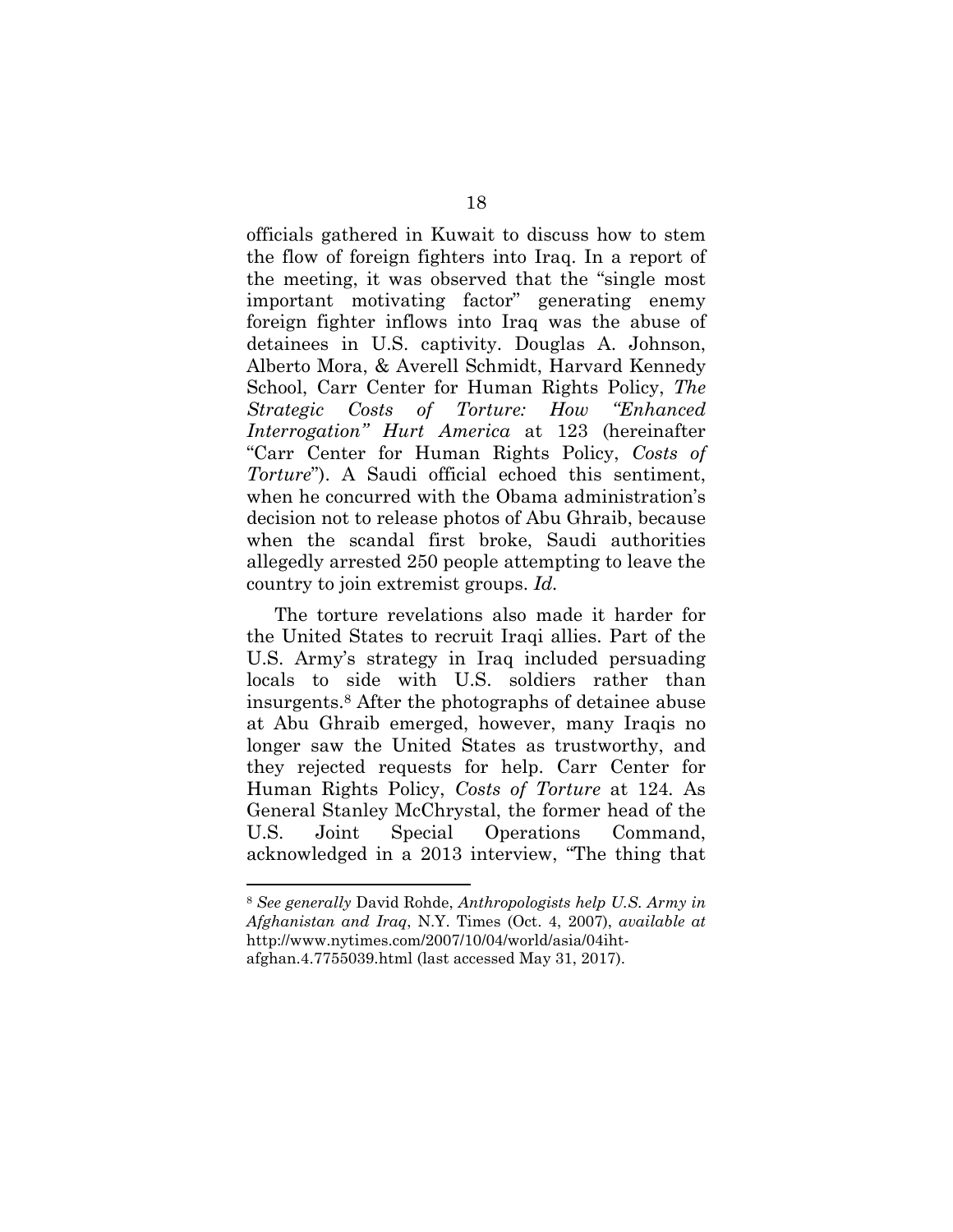hurt us more than anything else in the war in Iraq was Abu Ghraib. . . . The Iraqi people . . . felt it was proof positive that the Americans were doing exactly what Saddam Hussein had done—that it was proof [that] everything they thought bad about the Americans was true." *Id.* at 124-125.

At the same time that the United States' use of torture was inspiring extremists in the Middle East, it was also undermining counterterrorism cooperation between Washington and its allies. *See, e.g.*, SSCI Unclassified Report at 16 ("The CIA's Detention and Interrogation Program created tensions with U.S. partners and allies, leading to formal demarches to the United States, and damaging and complicating bilateral intelligence relationships.").

U.S. foreign policy has long supported the advancement of international law and human rights. Doing so promotes peace, security, and the rule of law overseas; encourages the spread of democracy; and shores up popular support for American values. The use of torture demonstrably undermined these objectives, making the United States both less influential and less secure. Far from being a weapon of strength, the use of torture has proved to be a strategic liability to our national security interests. Worse, the harm caused by the use of torture has been compounded by the lack of any serious accountability for it, including the failure of the courts to consider it let alone hold those who authorized or carried it out responsible for their unlawful and immoral acts. The lower court's failure to give a full, fair, and urgent consideration of Al-Nashiri's habeas petition, in deference to alleged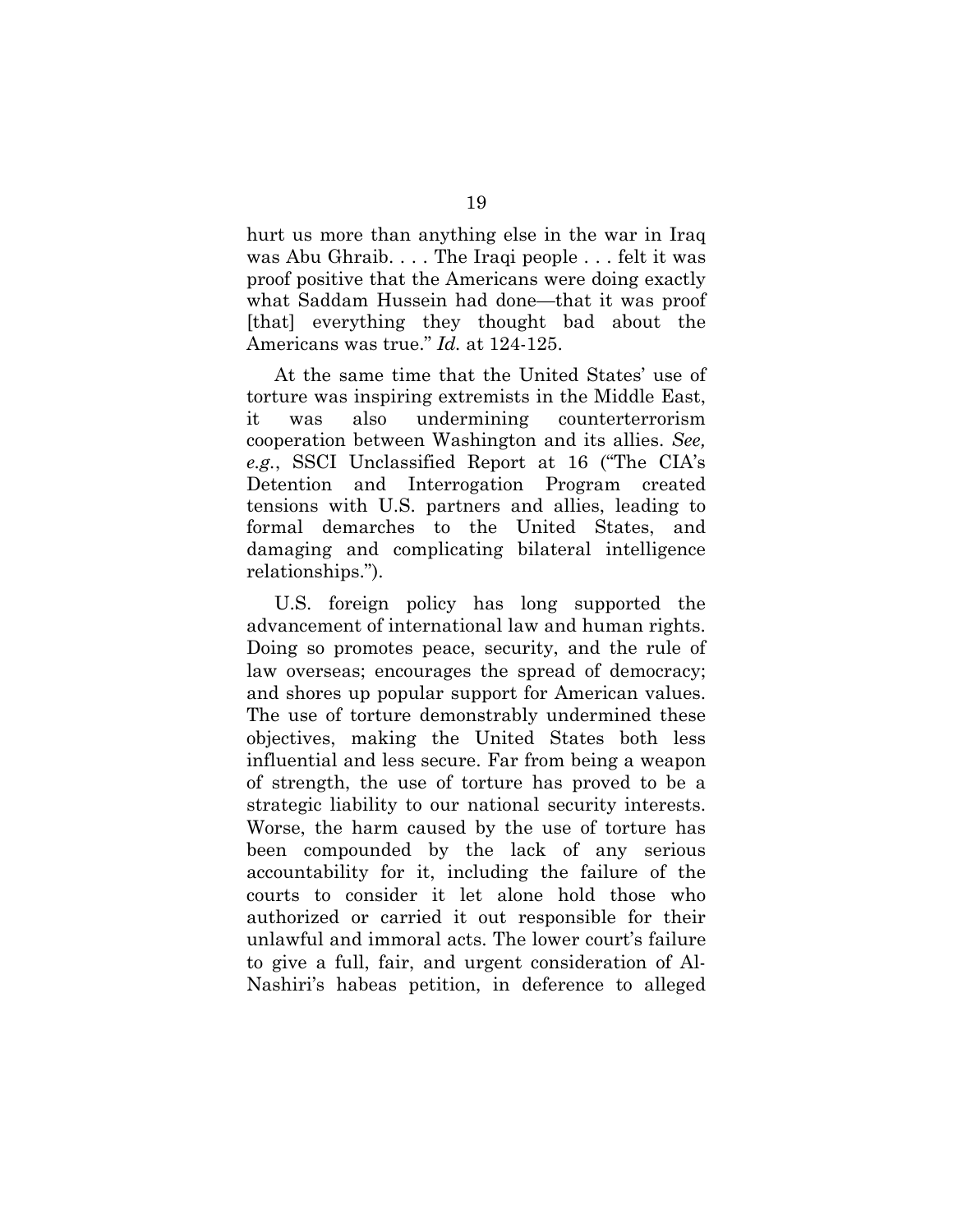national security interests, suffers this same defect. It embodies the mistaken and dangerous view that, in wartime, laws may be broken with impunity and ratifies the view that the United States, even our courts, cares neither about the protection of human dignity nor the eradication of torture.

Whether at peace or at war, this nation is a nation of laws. Those laws embody moral principles that both define our country and are a source of its strength. When the Executive Branch tortured Al-Nashiri, we injured our country as much as we injured him. The Judicial Branch, thorough the use of the writ of habeas corpus, can begin to undo the damage to both.

#### **II. THE CLEAR AND PRESENT DANGER** OF **THE RETURN TO TORTURE BY THE EXECUTIVE BRANCH COMPELS TIMELY COURT INTERVENTION.**

The urgency presented by this case is—most unfortunately—made all the more important by President Trump's open and notorious support for torture. He has commented that he would "absolutely" bring back waterboarding as an accepted form of interrogation,<sup>9</sup> that he would bring back "a hell of a lot worse than waterboarding,"10

<sup>9</sup> Tribune News Services, *Trump's GOP rivals attack his 'flexibility' on torture, immigration*, Chi. Tribune (Mar. 4, 2016), http://www.chicagotribune.com/news/nationworld/politics/cttrump-torture-reversal-20160304-story.html.

<sup>10</sup> Patrick Healy & Jonathan Martin, *In Republican Debate, Rivals Jab at Marco Rubio to Try to Slow His Rise*, N.Y. Times (Feb. 2016),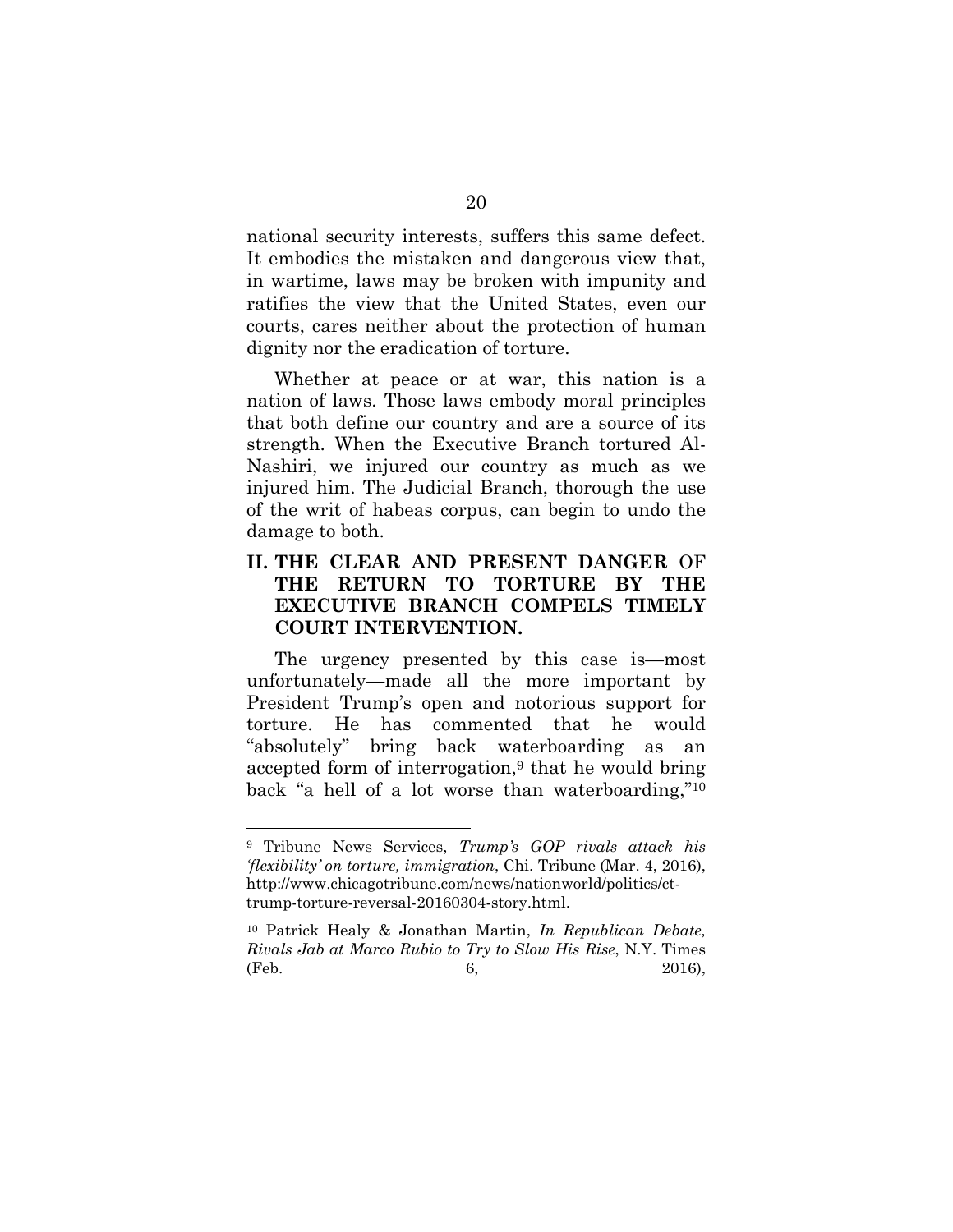and has expressed the view that waterboarding "absolutely" worked.11 The leaked draft of an Executive Order prepared early after the inauguration (now apparently suspended) would have reinstated the detention of terrorism suspects at "black sites" like those where the CIA detained and tortured terrorism suspects like Al-Nashiri.12 Eight days after being sworn into office, President Trump issued a "Presidential Memorandum Plan to Defeat the Islamic State of Iraq and Syria." The memorandum directed the administration to develop a comprehensive plan that included changing U.S. policy restrictions on the use of force against ISIS that exceeded restrictions posed by international law.13 These policies would violate international law

 $\overline{a}$ 

11 Arlette Saenz, *President Trump tells ABC News' David Muir he 'absolutely' thinks waterboarding works*, ABC News (Jan. 25, 2017), http://abcnews.go.com/Politics/president-trump-tells-abcnews-david-muir-absolutely/story?id=45045055.

12 Charlie Savage, *Trump Poised to Lift Ban on C.I.A. 'Black Site' Prisons*, N.Y. Times (Jan. 25, 2017), https://www.nytimes.com/2017/01/25/us/politics/cia-detaineeprisons.html.

<sup>13</sup> *See* The White House, Office of the Press Secretary, *Presidential Memorandum Plan to Defeat the Islamic State of Iraq and Syria*, (Jan. 28, 2017), https://www.whitehouse.gov/the-press-office/2017/01/28/plan-

https://www.nytimes.com/2016/02/07/us/politics/republicandebate.html. *See also* Tribune News Services, *supra* note 9 ("We should go for waterboarding and we should go tougher than waterboarding."); Ben Jacobs, *Donald Trump renews support for waterboarding at Ohio rally: 'I like it a lot'*, Guardian Newspaper (Jun. 28, 2016), https://www.theguardian.com/usnews/2016/jun/28/donald-trump-ohio-rally-isis-torture-tpp-rape. ("I like [waterboarding] a lot. I don't think it's tough enough.").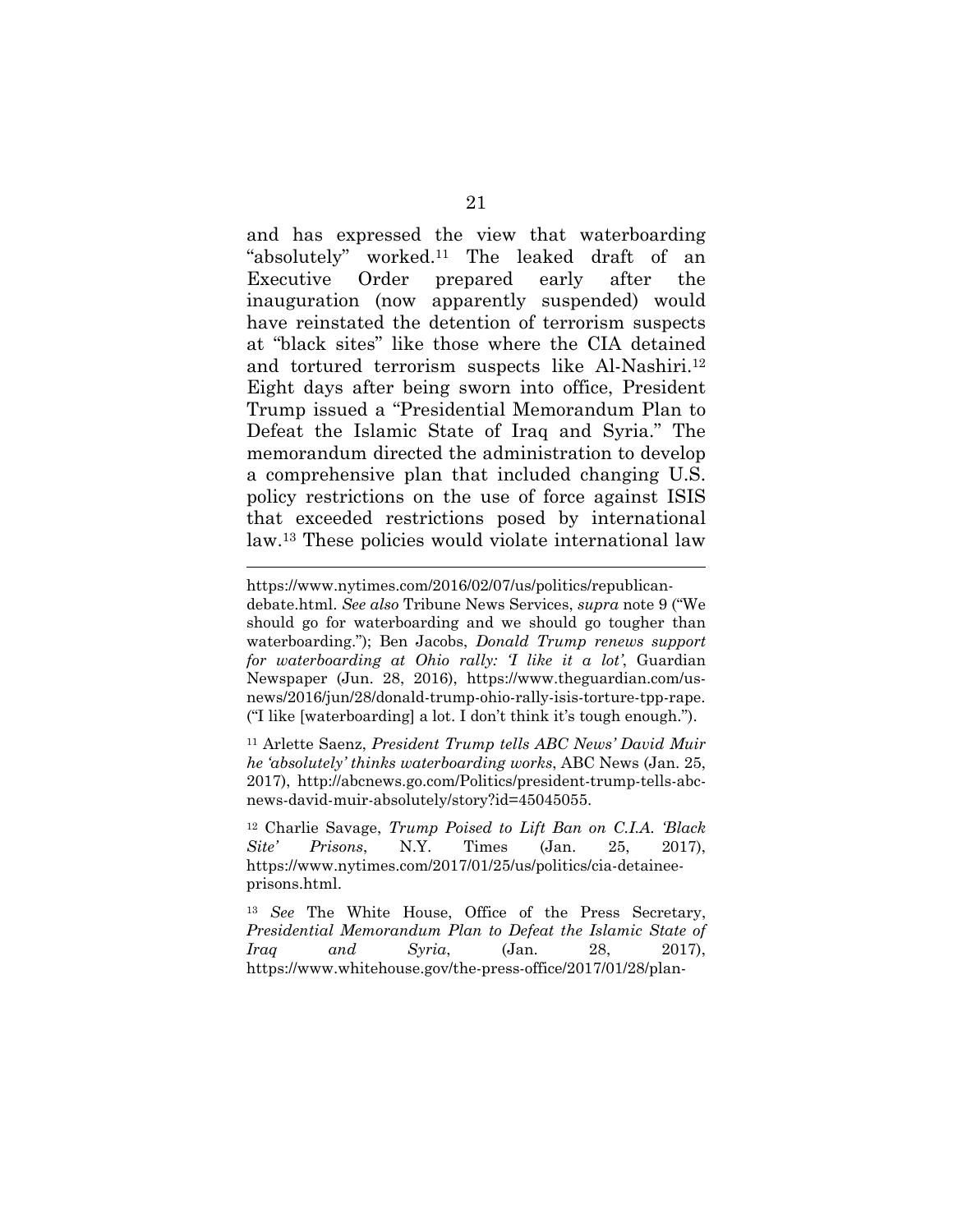and Constitutional protections.14 President Trump has never walked back these statements. In addition, President Trump appointed Gina Haspel, reported to be one of the supervisors of torture at a black site, as the Deputy Director of the CIA.15 Ms. Haspel allegedly ran a black site in Thailand where suspected al-Qaida members, *including Al-Nashiri*, were tortured and waterboarded. Ms. Haspel later helped carry out an order to destroy the CIA's waterboarding videos.16

The President's comments clearly encourage the use of torture, signal his past approval of its use, and indicate that torture is something that he may allow again as a matter of policy. Given his authority as the Commander-in-Chief and his broad powers over

defeat-islamic-state-iraq (the plan to defeat ISIS "shall include … recommended changes to any United States rules of engagement and other United States policy restrictions that *exceed* the requirements of international law regarding the use of force against ISIS ….") (emphasis added).

<sup>14</sup> *See* United Nations Convention Against Torture and Other Cruel, Inhuman or Degrading Treatment or Punishment, Dec. 10, 1984, 1465 U.N.T.S. 85; Geneva Convention Relative to the Treatment of Prisoners of War, Aug. 12, 1949, 75 U.N.T.S. 135; U.S. Const. art. VI, cl. 2 (binding U.S. to its treaties); U.S. Const. amend. VIII (prohibiting cruel and unusual punishments).

<sup>15</sup> *See* Oliver Holmes, *CIA deputy director linked to torture at Thailand black site*, Guardian Newspaper (Feb. 3, 2017), https://www.theguardian.com/us-news/2017/feb/03/cia-deputydirector-gina-haspel-linked-torture-thailand-black-site.

<sup>16</sup> *Id.*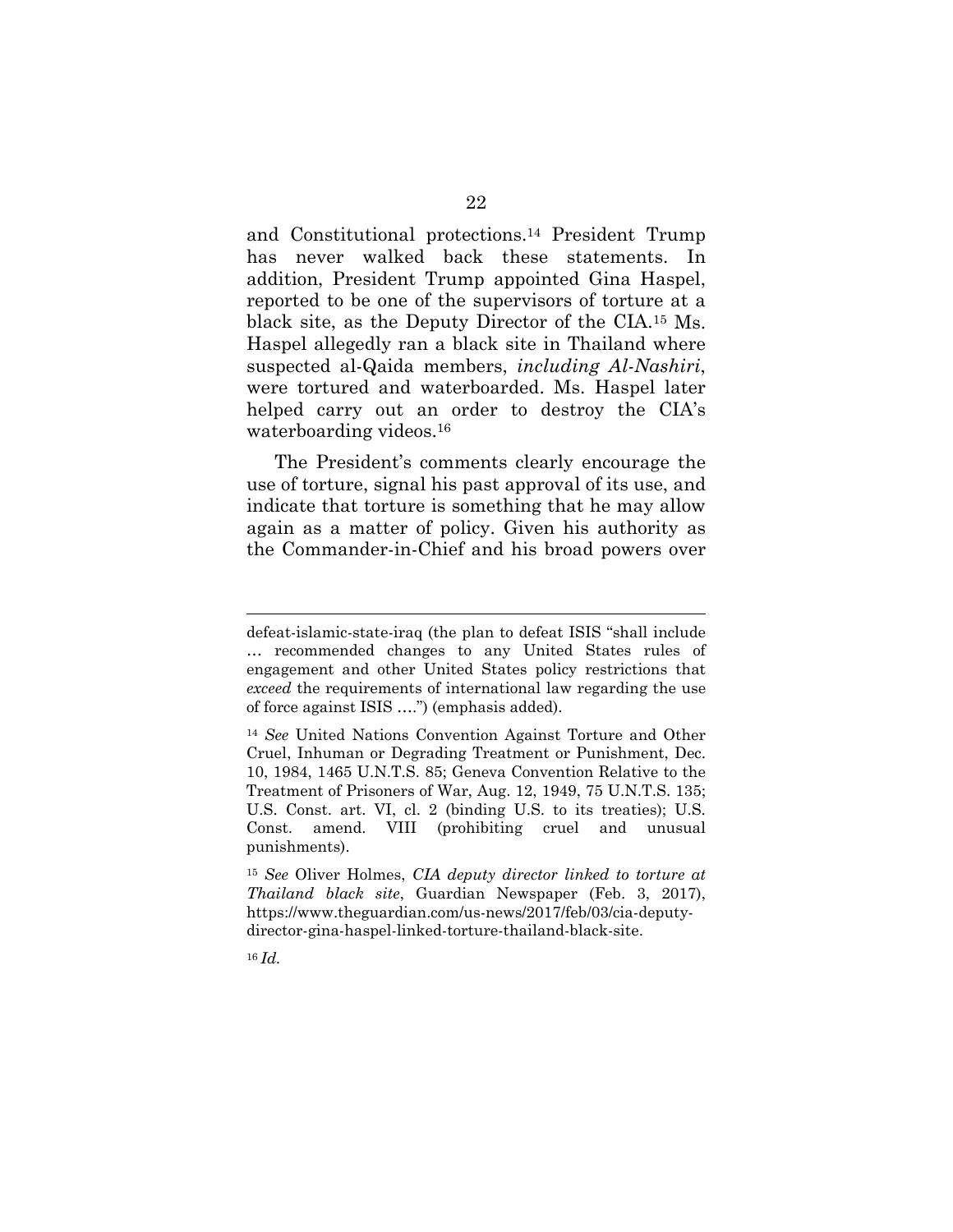courts martial<sup>17</sup> the armed forces,<sup>18</sup> and, critically, military commissions<sup>19</sup>, the impact of his views in this case cannot be prudently underestimated or disregarded: It must be assumed that the military commission proceedings on issues related to torture could be swayed by the President's views.

From any disinterested perspective, the fairness of a military commission trying a torture victim like Al-Nashiri must be questioned when the President condones the very torture committed against him while rewarding his torturer with a position of power. At a minimum, such statements would make Al-Nashiri rationally fear that the torture could return and exacerbate his mental distress over the

<sup>17</sup> *See* U.C.M.J., Arts. 4(a), 22(a)(1), 36, 56, 142(b)(1), (c); Manual for Courts-Martial, United States (2012), at pt. I, Preamble, at I-1 and pt. II, ch. I, R. 107, at II-6.

<sup>18</sup> Army Regulation 600-20, *Personnel – General: Army Command Policy* ¶ 1-5*a* (Nov. 2014).

<sup>19</sup> This authority includes prescribing limitations to a military commission's jurisdiction; establishing a combatant status review tribunal or another competent tribunal; issuing pardons, which are grounds for a motion to dismiss to terminate further proceedings at a military commission; ordering all or part of the sentence of a military commission executed; appointing, by and with the advice and consent of the Senate, additional judges to the United States Court of Military Commission Review; and commuting a death sentence to a lesser punishment. In addition, only the President has the power to execute an order to punish by death. Manual for Military Commissions, United States (2012), pt. II, ch. II, R. 203, at II-15; ch. VII, R. 707, at II-64; ch. IX, R. 907(b)(2), at II-95; ch. XI, R. 1113(c), at II-162; ch. XII, R. 1201(b), at II-165; ch. XII, R. 1207(b), at II-168.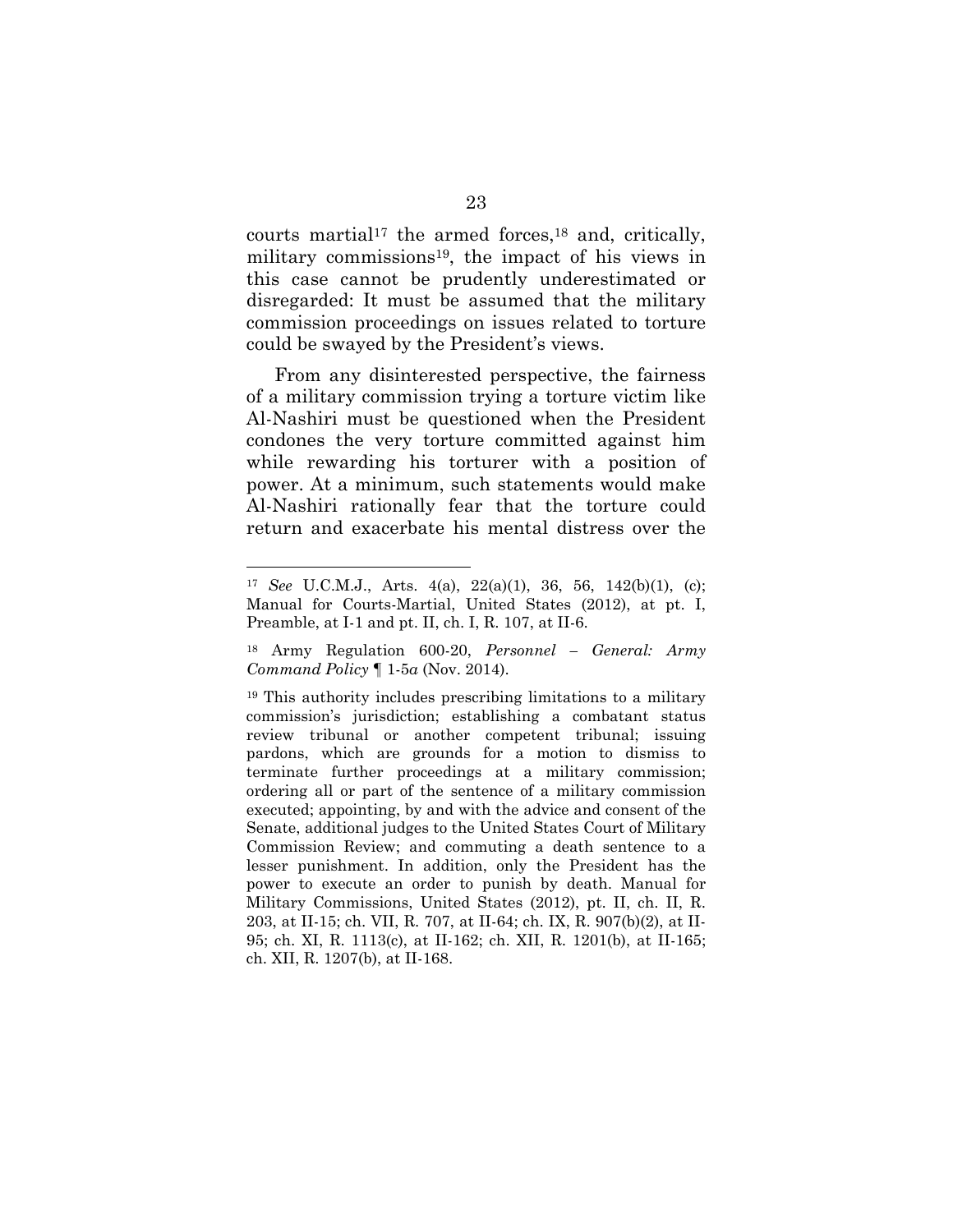additional decade the lower court proposes to defer to the military commission. *See* Petition at 30.

This Court has previously made clear that abstention principles must give way where extraordinary circumstances necessitate intervention. *See Kugler v. Helfant*, 421 U.S. 117, 123-124 (1975) (a federal court may intervene where a plaintiff shows that "extraordinary circumstances" both present the threat of "great and immediate" injury and render the alternative tribunal "incapable of fairly and fully adjudicating the federal issues before it.") (quoting *Younger v. Harris*, 401 U.S. 37, 45, 53 (1971)); *In re Al-Nashiri*, 835 F.3d at 140 (Tatel, J., dissenting). Our President's whole-hearted support for illegal torture is "extraordinary," particularly in a case where the defendant is a torture victim. Indeed,

> [w]hile executive officers can declare the military reasonableness of conduct amounting to torture, it is beyond the power of even the President to declare such conduct lawful. The same is true for any other applicable legal prohibition. The fact that the President—let alone a significantly inferior executive officer—opines that certain conduct is lawful does not determine the actual lawfulness of that conduct.

*Al Shimari v. CACI Premier Tech., Inc.*, 840 F.3d 147, 162 (4th Cir. 2016) (Floyd, J., concurring). If for no other reason then, robust federal court intervention is required in this case for the Judiciary